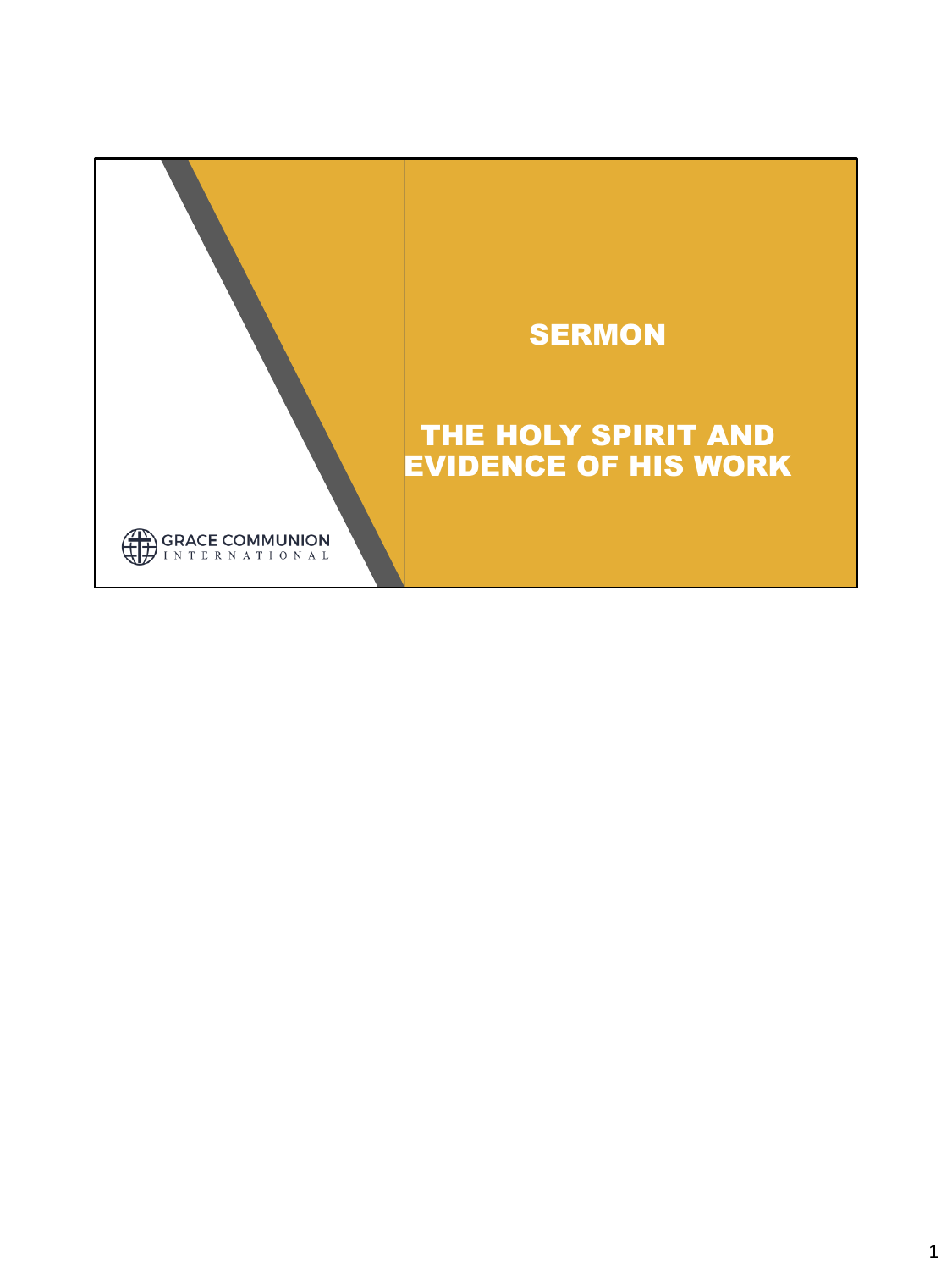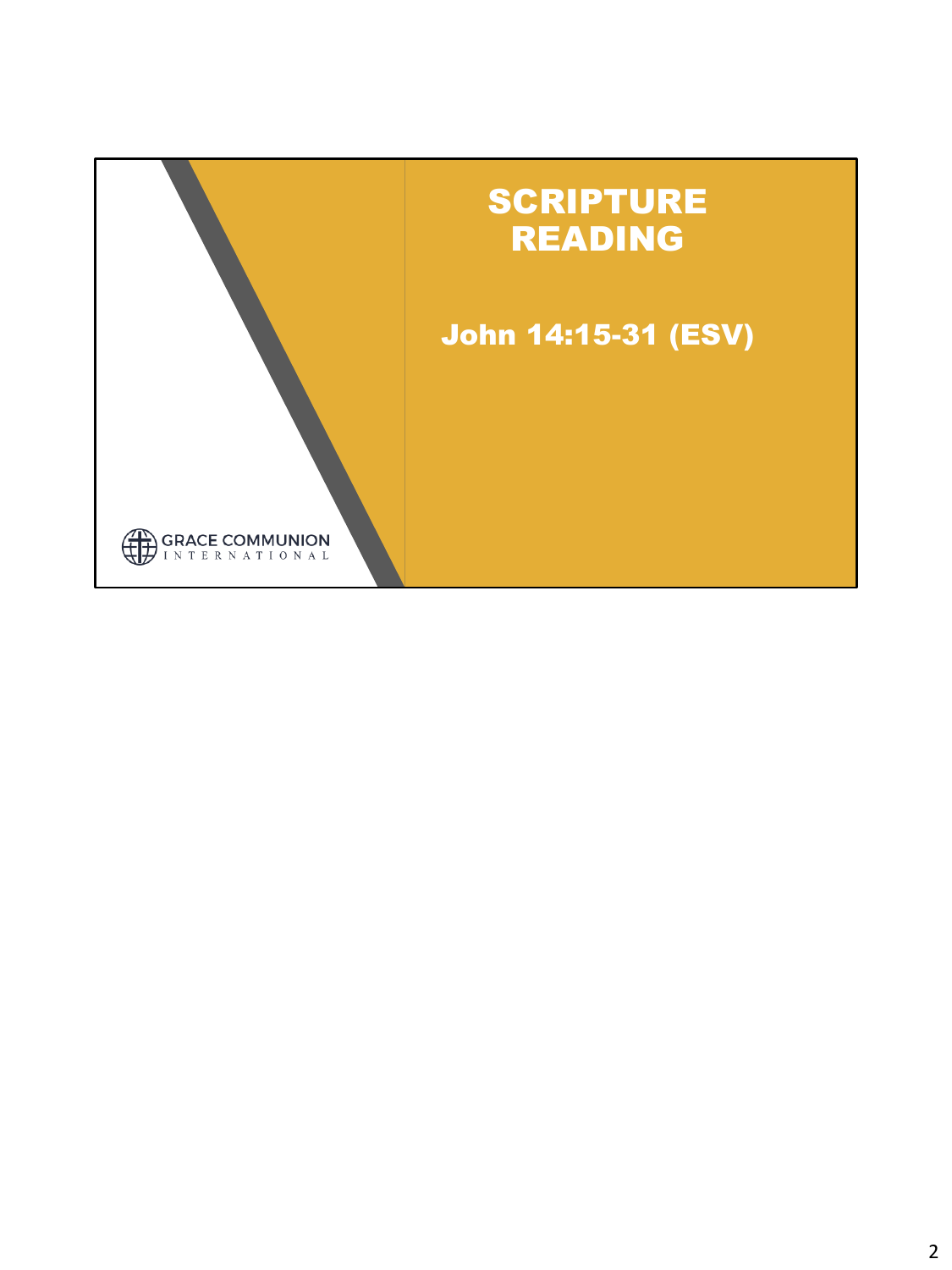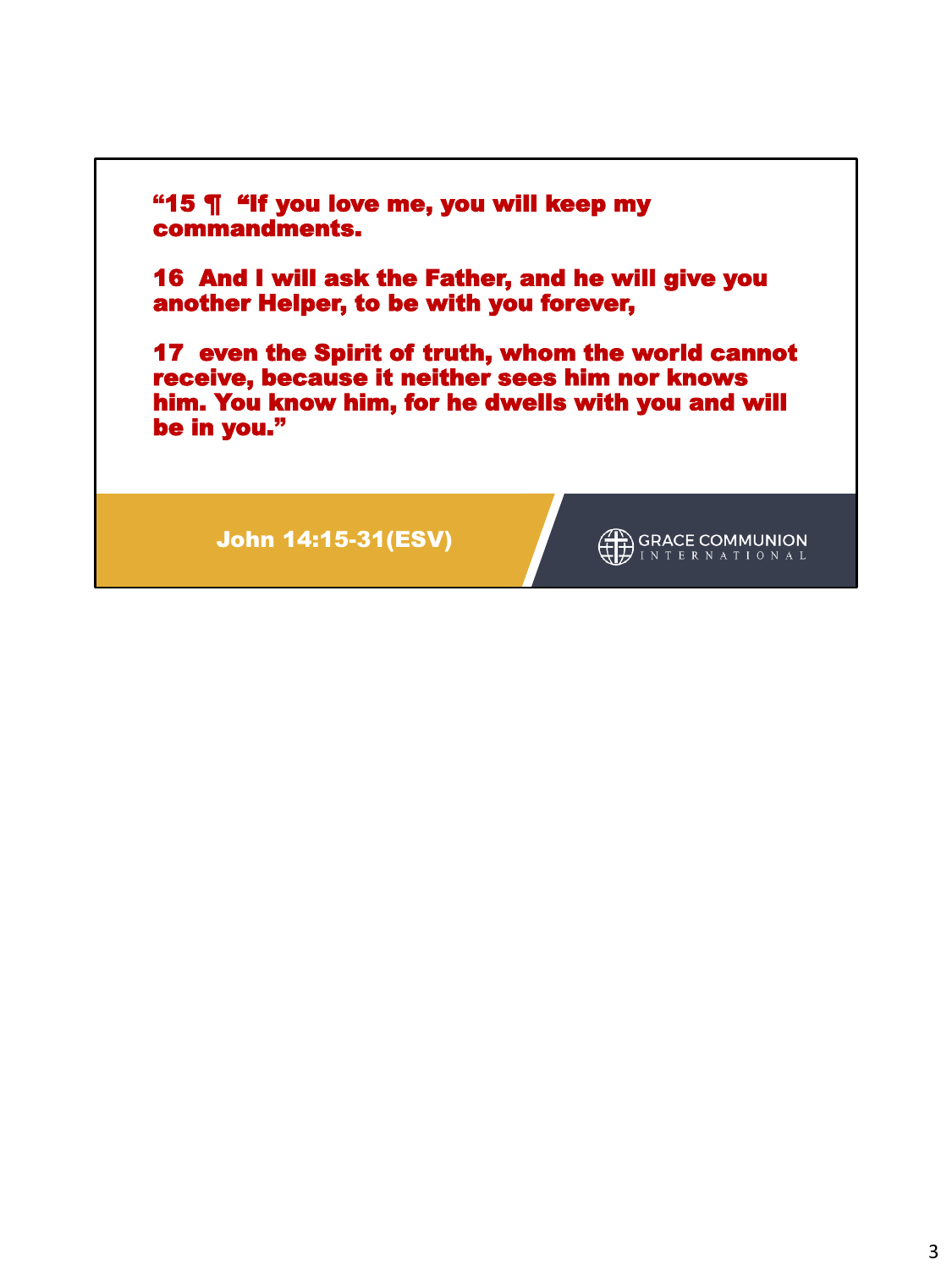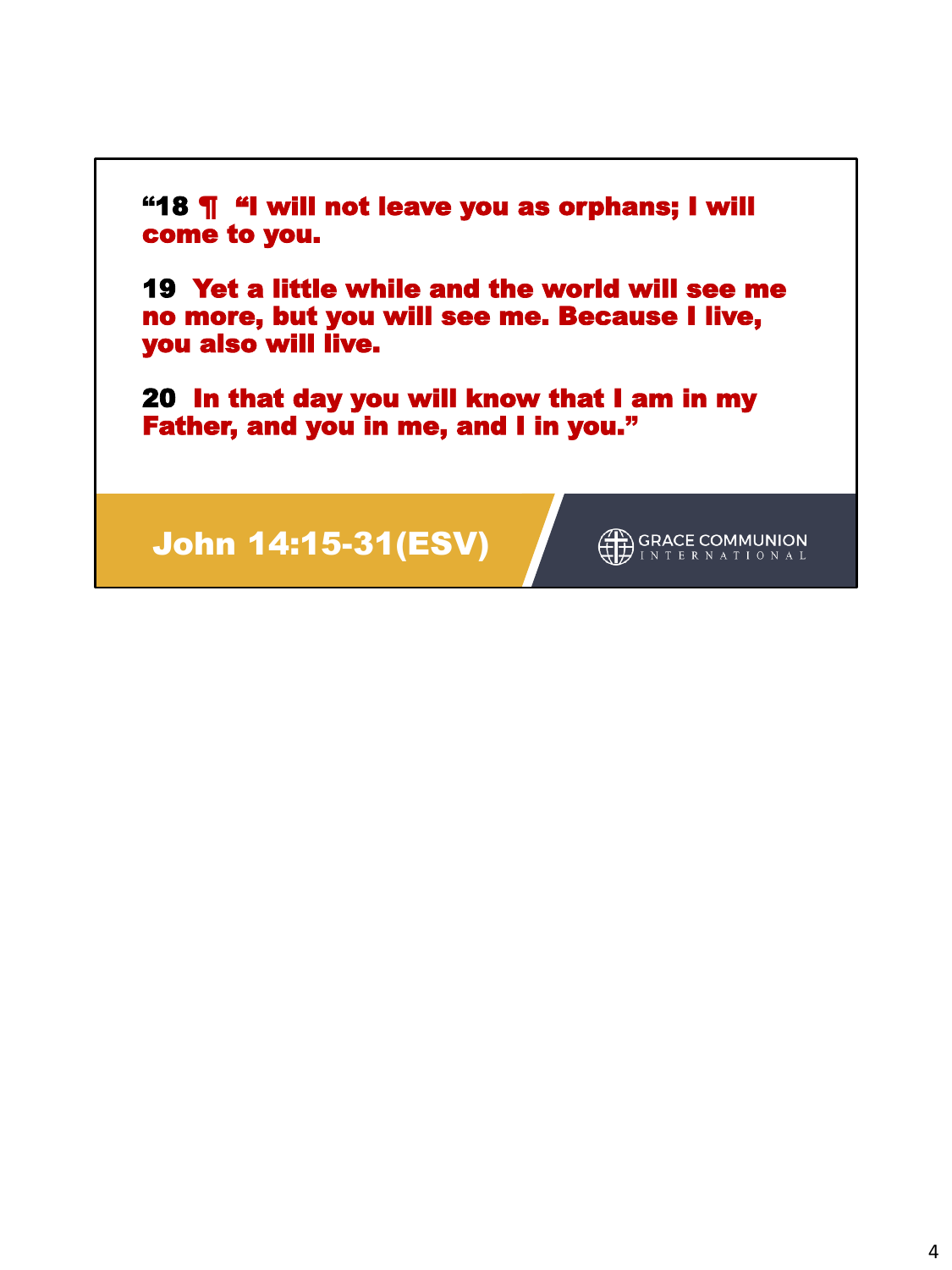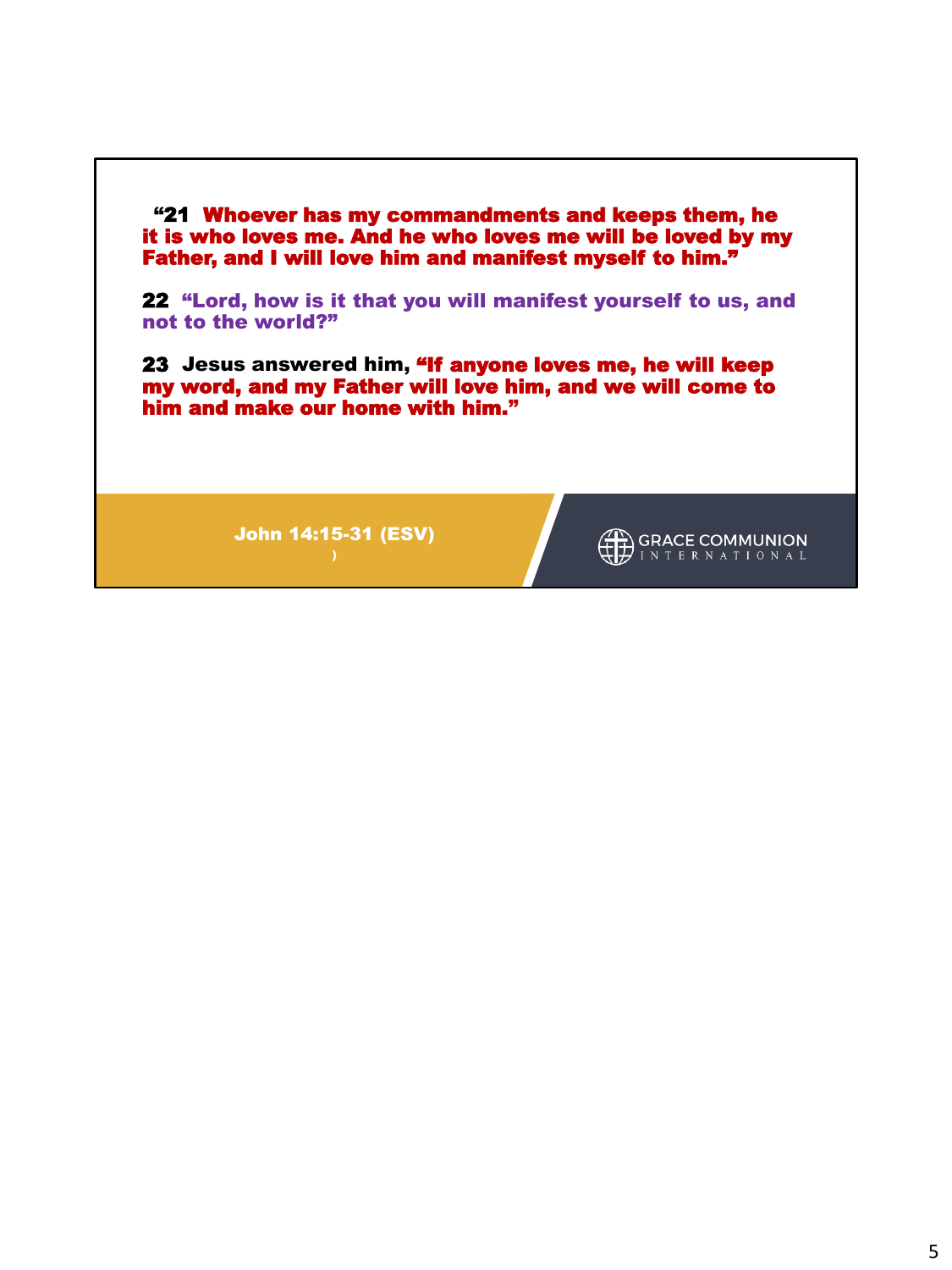

John 14:15-31 (ESV)

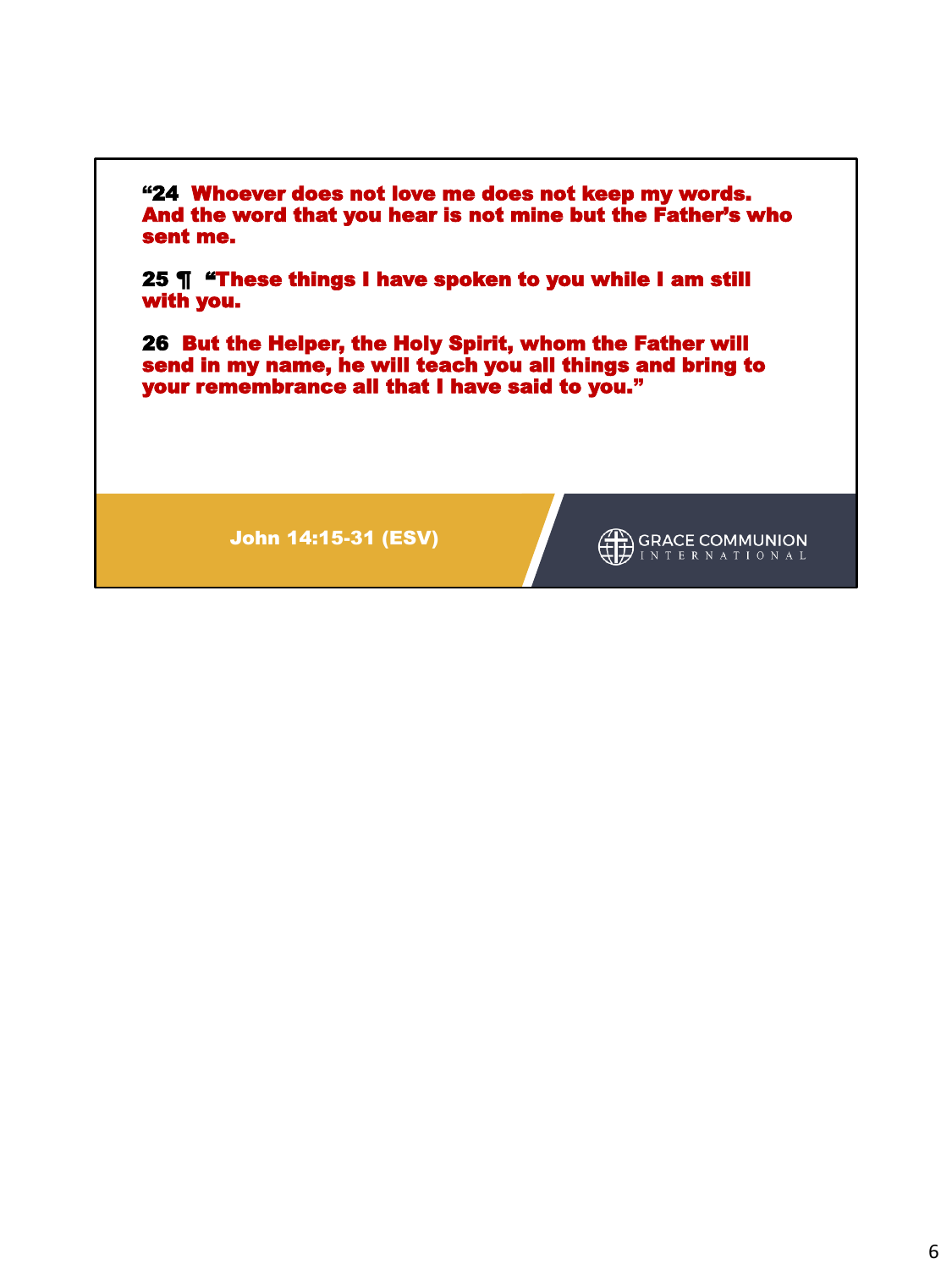

John 14:15-31 (ESV)

GRACE COMMUNION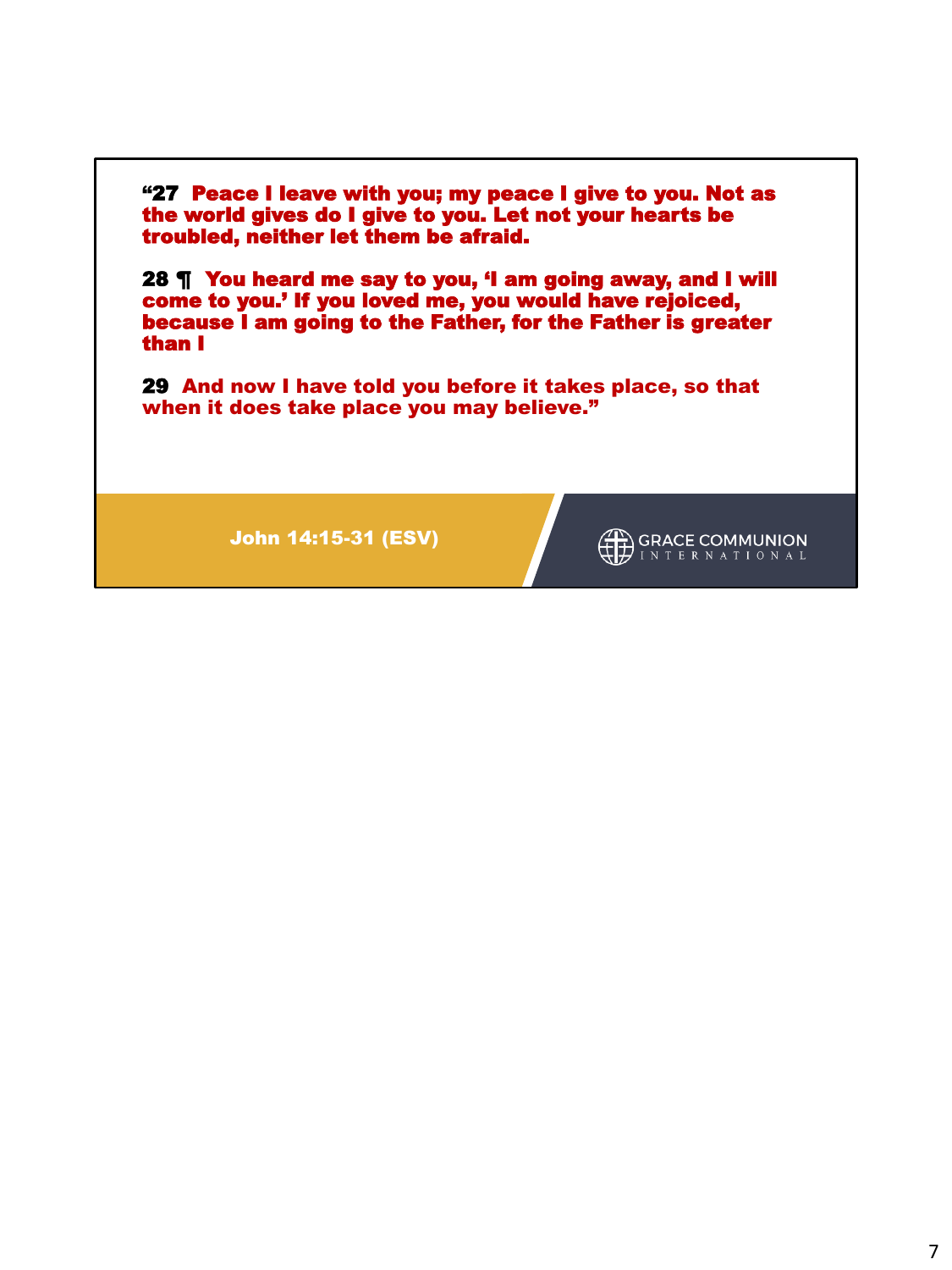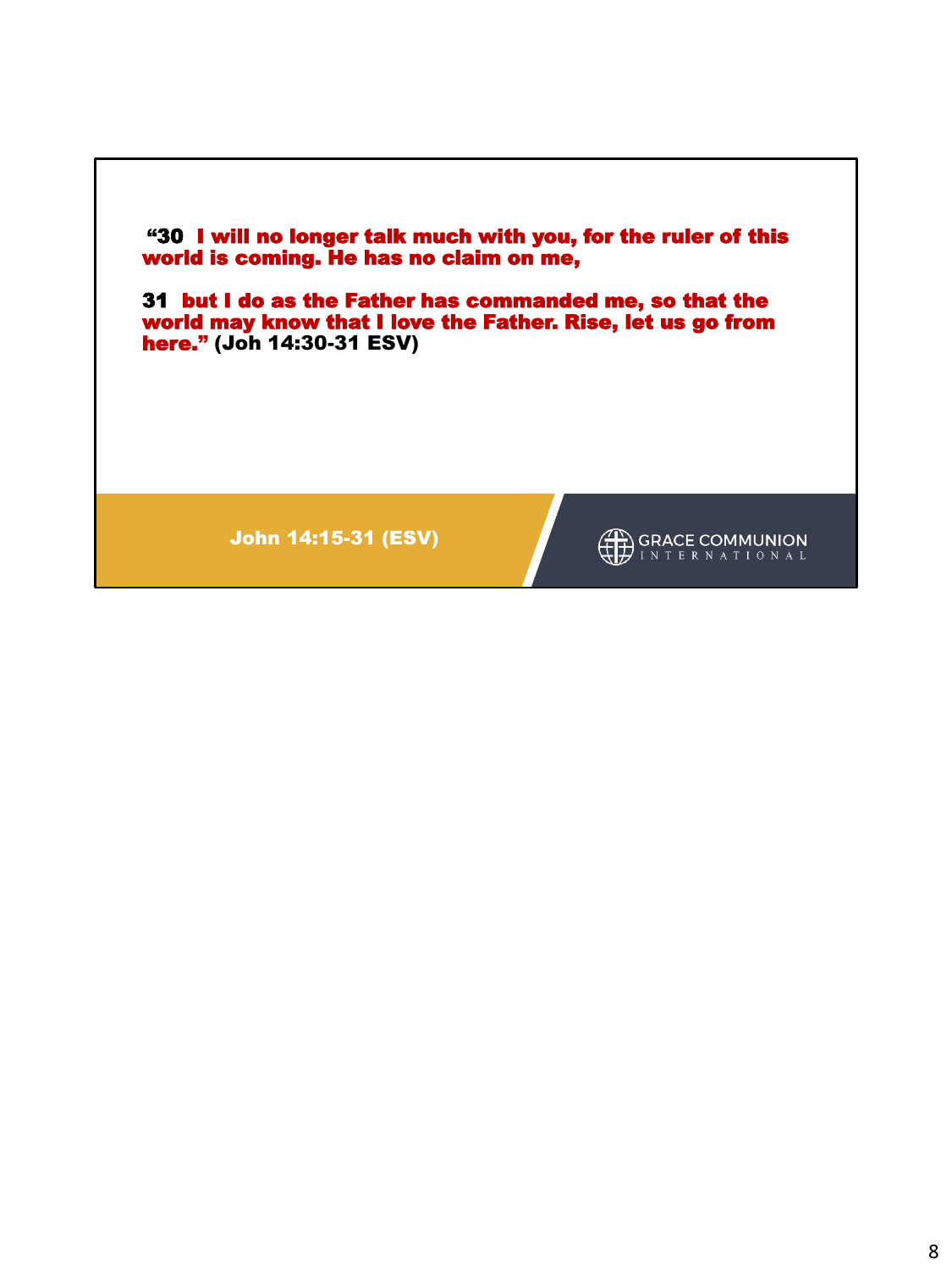

During today's sermon, we are going to focus on the fact that Jesus promised God would be with us in the person of the Holy Spirit.

In the few verses that we have just read, Jesus taught many things. As we saw in last week's sermon, we are assured we would not be left as orphans because he was going to send the Holy Spirit, a counsellor just like him, after his ascension to heaven.

Jesus lived in the love of God the Father. He lived as a human being to love God the Father. He did so by living a life of perfect obedience in his fleshly, human body. He did it in our place, paving the way for us, liberating us from the slavery of sin.

We will also focus on what it means to love Jesus by how we respond to him in obedience.

As God is working in our life through the Holy Spirit, we will consider the evidence of his work in the life of his followers.

Of course, as fallen human beings, we don't have it in ourselves to life the way Jesus wants us to live.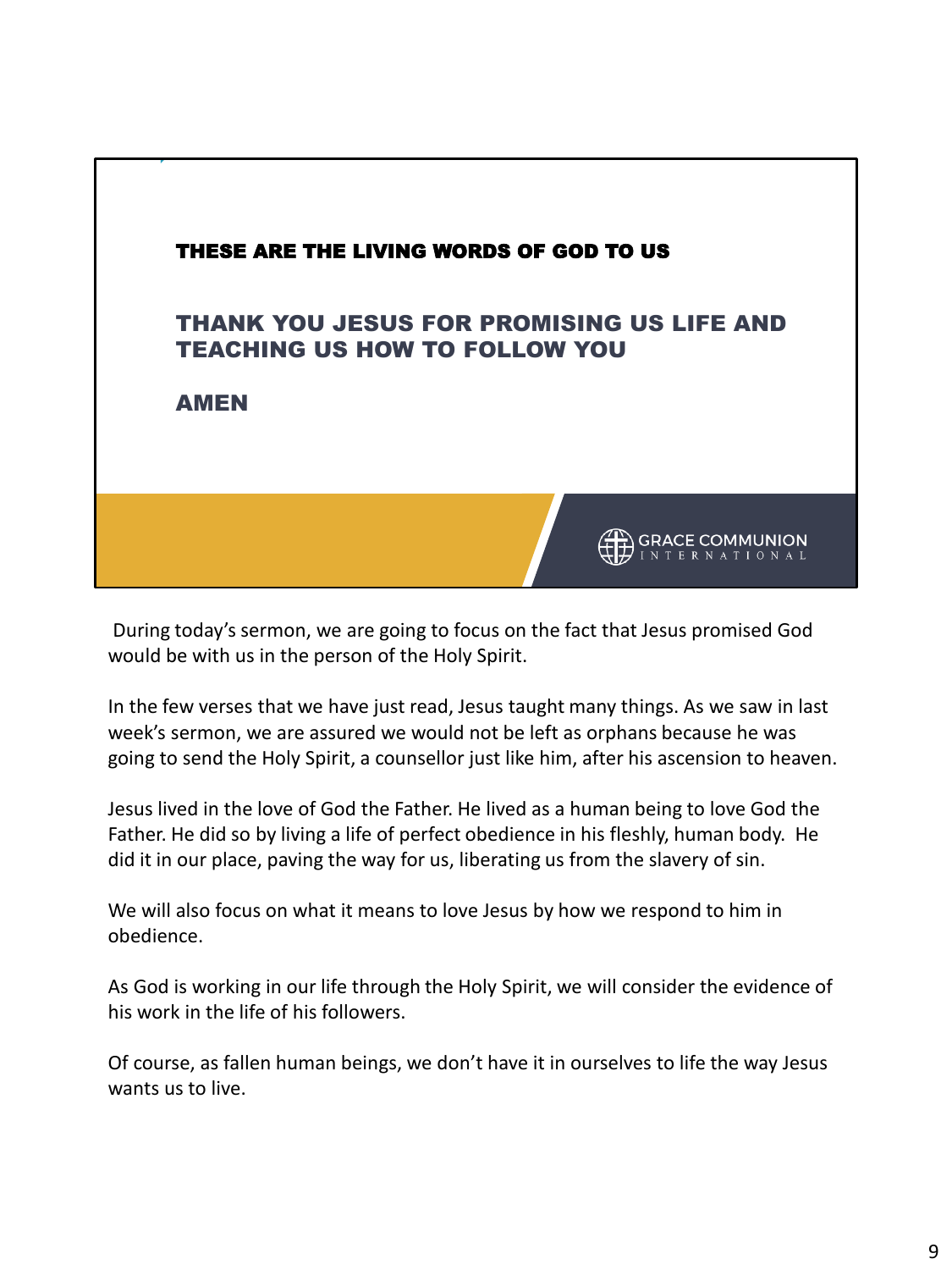As fallen human beings, we are self focused. Without God, we are trapped in sin. We are trapped in the horizontal – meaning that we have human to human relationships. We exclude God thinking we are okay on our own. Our point of reference is the standard set by society, values that are anchored in the self. This is limiting because without the vertical relationship with God, we keep repeating the same mistakes over and over again. As Solomon said, there is nothing new under the sun. **"9 ¶ What has been is what will be, and what has been done is what will be done, and there is nothing new under the sun. 10 Is there a thing of which it is said, "See, this is new"? It has been already in the ages before us." (Ec 1:9-10 ESV)**

Instead of looking to God, we focus only in our own ability to live up to high standards. We are created in the image of God so we have a desire for justice, for love, for mercy, etc... We try to live independently from God. Without God, we aim for these high ideals but we never reach them. Human history is proof of it.

This last week, I was listening to a minister talking about the crisis now happening in the USA following the tragic death of a black man, George Floyd, in the hands of the authority. This particular pastor talked about the fact that we should value other human beings whatever their skin colour. He talked about the fact that we should love one another – that we should treat one another as we would like to be treated. These are all good things but there was one element missing. He made no reference to the fact that first of all we need to admit our sinfulness and our need to turn to God in repentance.

As fallen human beings, we want to live and experience the good life - the qualities of love described in the New Testament. However, as we try to live up to these lofty and good ideals, in our society, there is little or no reference that our hearts need to be changed by God to be able to begin to live loving live characterized by love for one another. We cannot attain these on our own.

What Jesus promised his disciples in the verses that we just read is that they would not be left alone but that they would be given the Holy Spirit and a "new life" to guide them in the truth after his ascension to God's throne.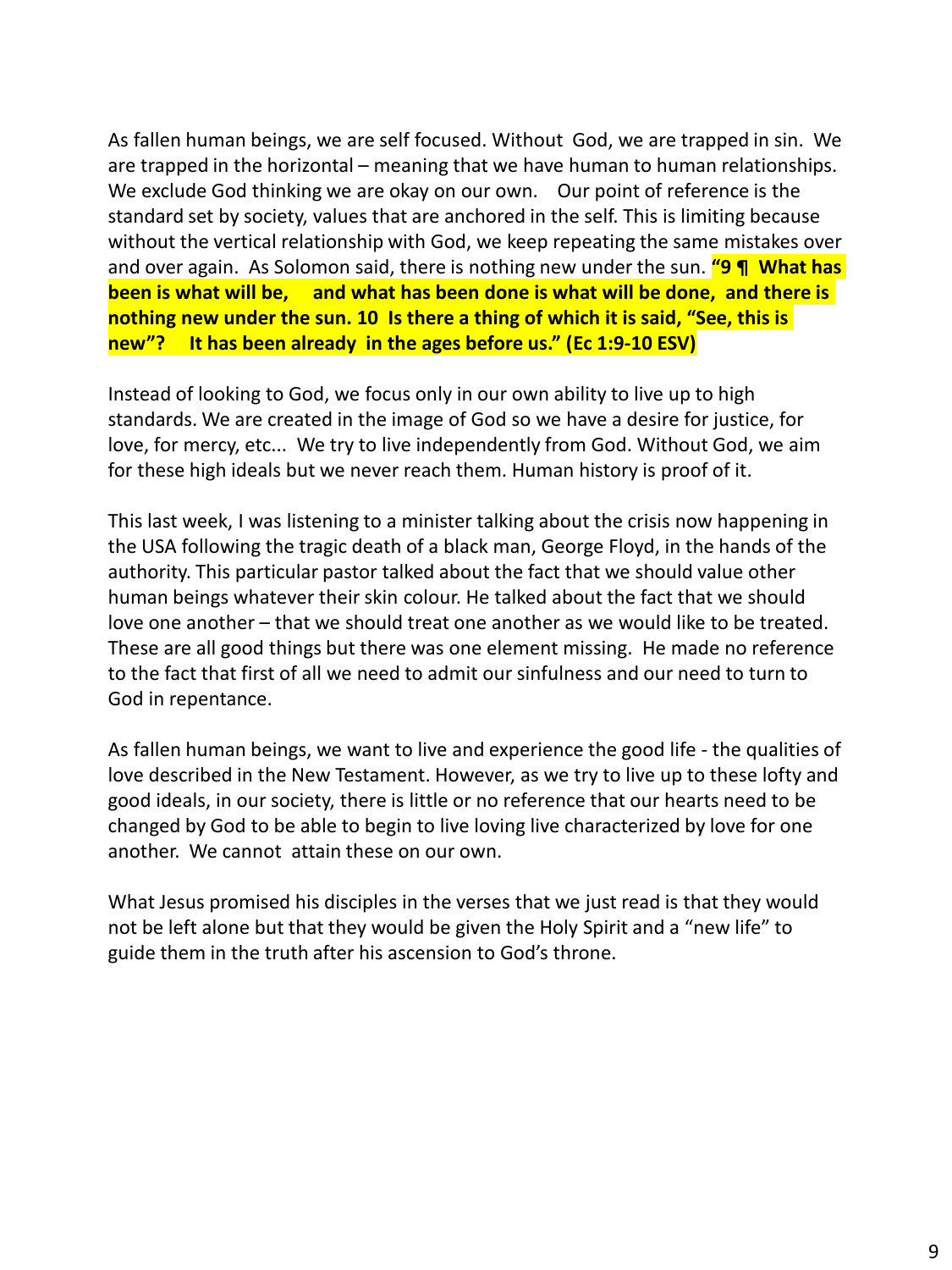

"We love because he first loved us." (1Jo 4:19 ESV) We can only love God because God loved us first.

Christ died for us while we were yet sinners, the apostle Paul wrote.

Most of us are very familiar with the Scripture found in John 3:16-17. "**16 "For God so loved the world, that he gave his only Son, that whoever believes in him should not perish but have eternal life. 17 For God did not send his Son into the world to condemn the world, but in order that the world might be saved through him.**" (Joh 3:16-17 ESV)

The love that Jesus is talking about in these verses is rooted in God himself. We can only love God because God first loved us.

Disciple of Jesus, Ambrose of Milan who lived between 339 and 397 captured it beautifully. (next slide)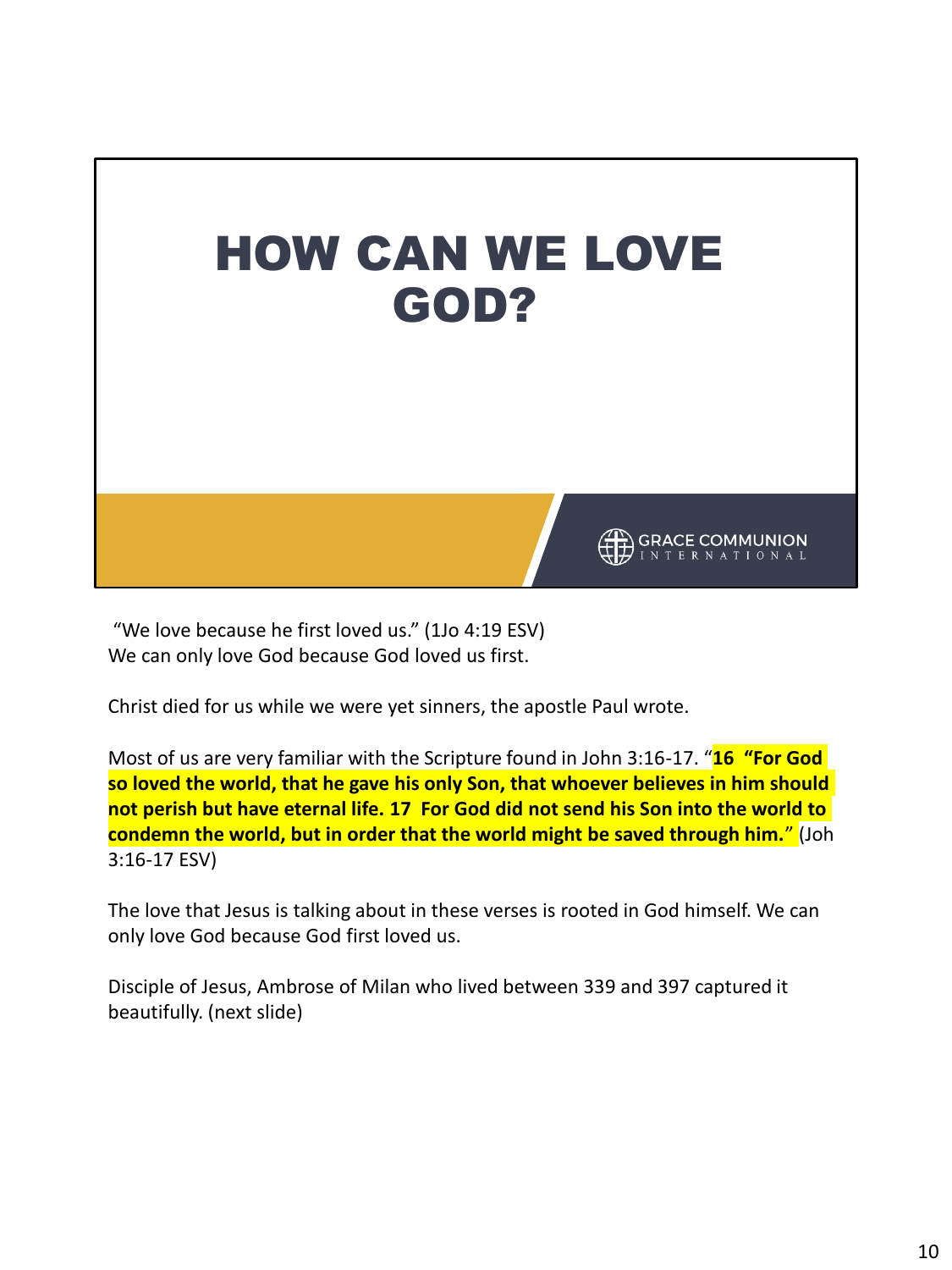

In that passage of Scripture, Jesus emphasized the fact again in verse 21 the evidence that we love Jesus is that we have his commandments and we keep them. As we respond and participate in his love in obedience, Jesus makes a wonderful promise that we will be loved by God the Father and that Jesus will manifest himself to us through the Holy Spirit.

For emphasis, Jesus repeats in different words in verse 23. He adds a very important promise that if we love him and keep his word, we will be loved by God the Father and both God the Father and Jesus will make their home in that person. "J**esus answered him, "If anyone loves me, he will keep my word, and my Father will love him, and we will come to him and make our home with him." (Joh 14:23 ESV)**

God being one cannot be divided. He is one in three distinct persons, Father, Son and Holy Spirit. When one is involved, the whole God is involved!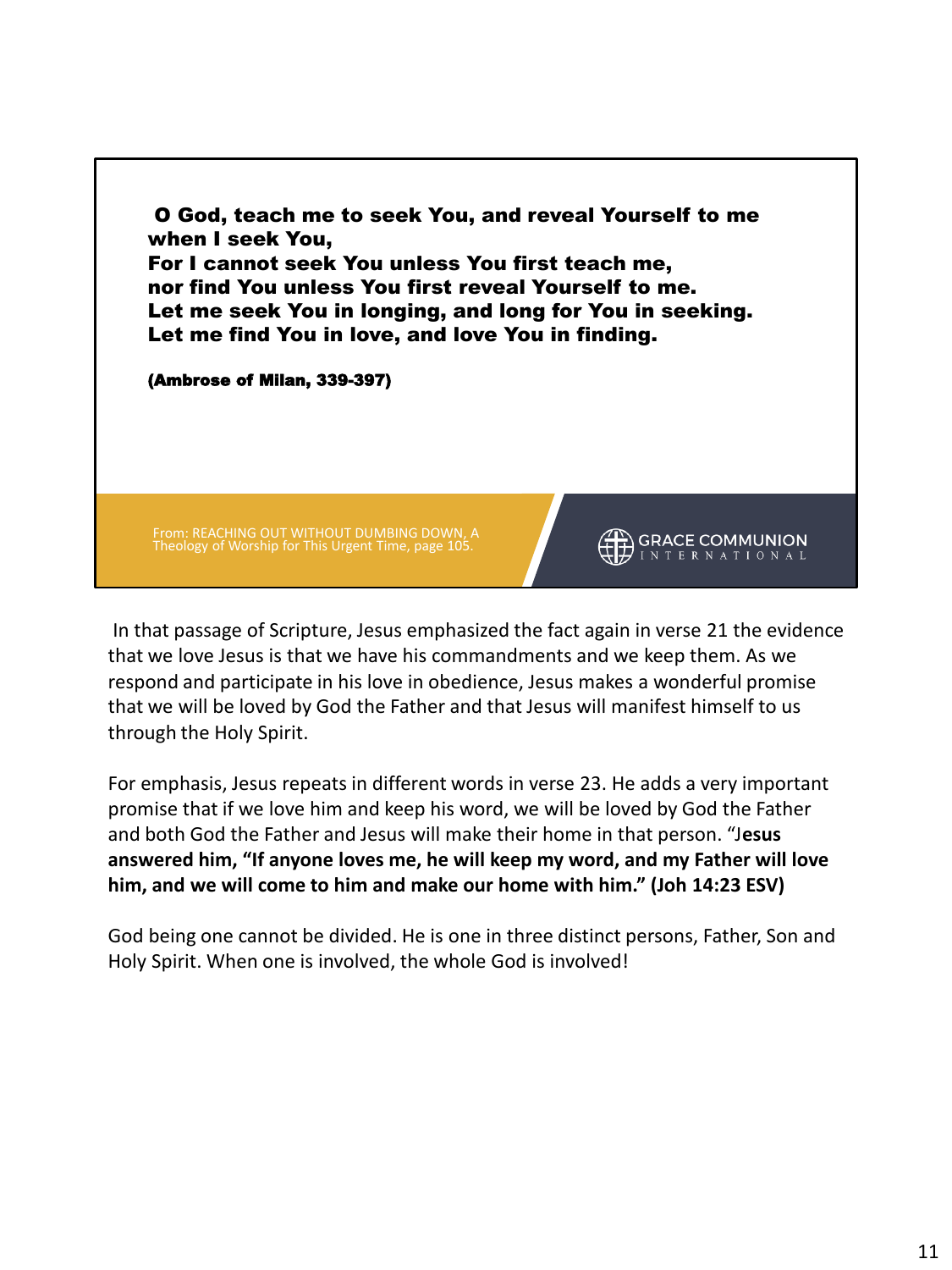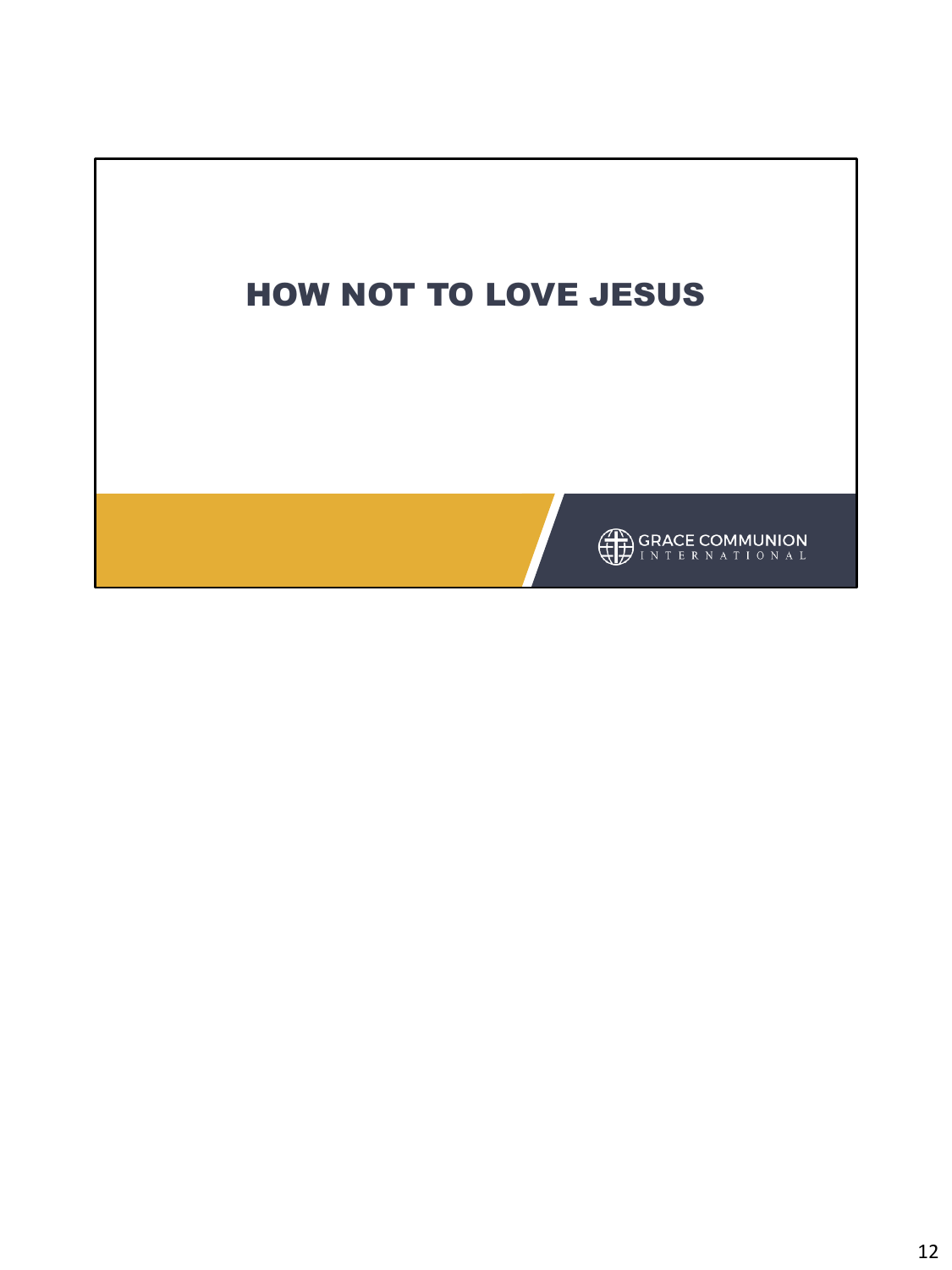

We are here worshiping God today because we love Jesus.

We know and acknowledge many things among which are the following:

- Jesus was sent to the earth by God the Father.
- Jesus is love because he is both God and fully human.
- He loves us to the point of sacrificing his life to give us life.
- We do not want to dismiss what he tells us.
- We also admit, acknowledge and accept that he died for us not because we were good but because we were sinners.
- We are made righteous not by our own efforts but because righteousness is a gift received from Jesus!
- Being sinners, we were dead in our sins. Jesus came to give us life, real life, eternal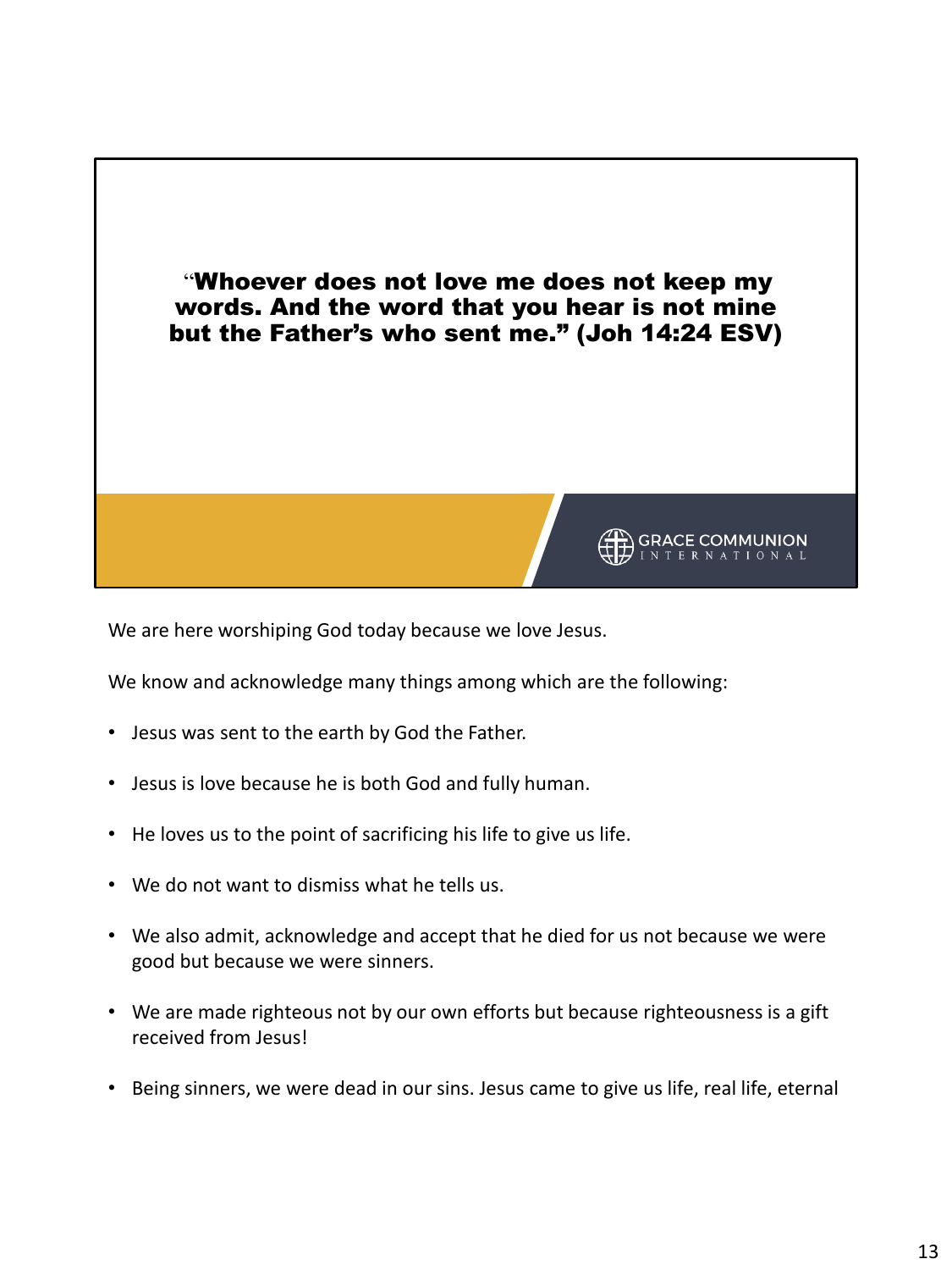life. Jesus is life therefore he gave us himself.

• Having a new life, we want to stop being slaves to sin and as the apostle Paul said, we want to be slaves of righteousness because we have been freed from the slavery of sin.

In our North American society, we have difficulty accepting that we are sinners and in need of a Saviour. In fact, the term sinner is offensive. I suppose that is true in any society.

In our North American society, "The new generation seeks self-fulfillment, autonomy, a high degree of independence, and the possibility fully to actualize one's potential", from REACHING OUT WITHOUT DUMBING DOWN, A Theology of Worship for This Urgent Time, by Marva J Dawn, page 83.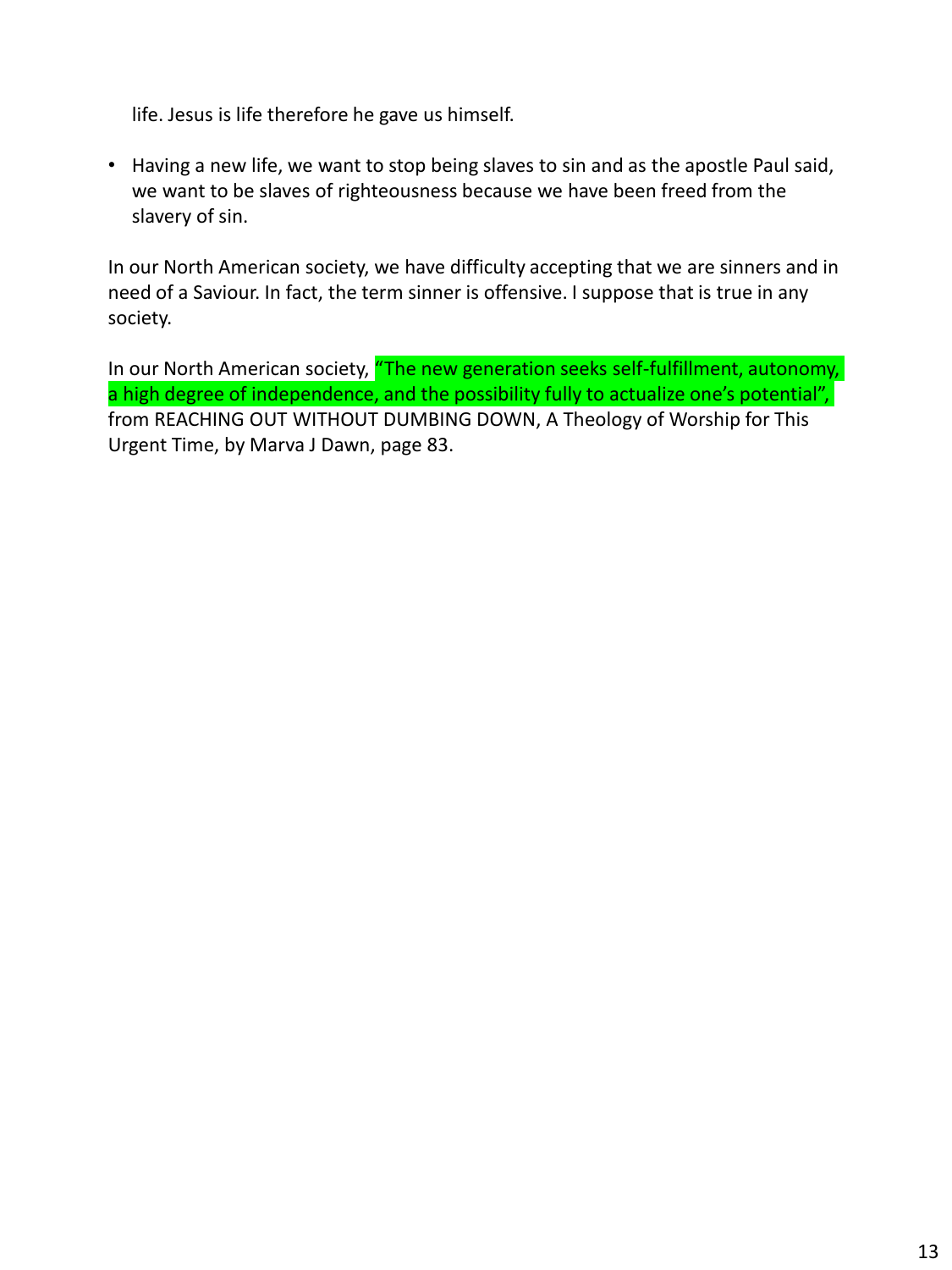# WE LIVE IN A TROUBLED WORLD

We can be a realistic about the type of world we live in yet we do not despair. We cannot deny the suffering that we see all around us. We cannot deny the untold sufferings created by this invisible virus, COVID-19, which is affecting and killing thousands of people across our globe.

**GRACE COMMUNION** 

We cannot deny the pain and suffering caused by humanity trying to live independently from God. There is so much suffering that it is hard to fathom or understand. God is certainly not indifferent to such goings-on. While he was on the earth, he felt anger and grief at the hardness of the human heart as the religious leaders were watching whether he would heal a man with a withered hand. **("And he looked around at them with anger, grieved at their hardness of heart, and said to the man, "Stretch out your hand." He stretched it out, and his hand was restored." (Mr 3:5 ESV)**

I am quite certain when we see scenes of the human hardness we witness on the news from all kinds of sources. We hear insults, the demeaning of other human beings, the brutality of force of all sides from looting, killings, abuse of power at all levels, etc…

Yet God sees all of this. In this trouble world, he continues to provide hope for humanity.

He boldly reveals that's one day, the nations will turn to him in repentance. They will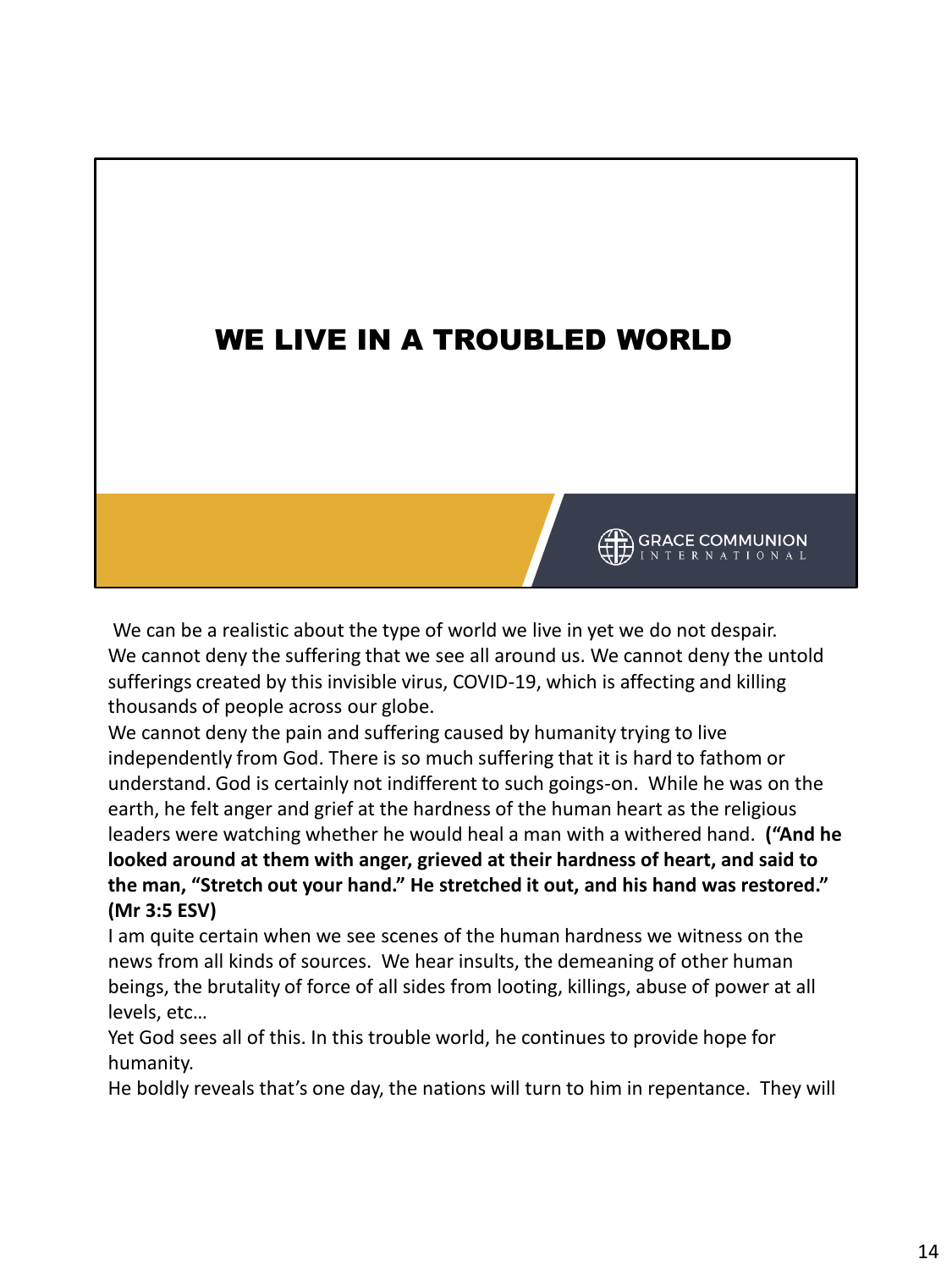come to worship him.

He boldly proclaims that one day he will make his headquarters on earth and he will be the light of all men, all men who come to faith in Jesus. We read in many places that it will not only just the few but the many.

**"For as by the one man's disobedience the many were made sinners, so by the one man's obedience the many will be made righteous." (Ro 5:19 ESV)**

With God in us, there will be evidence of the presence of the Holy Spirit in our daily lives. What is that evidence?

Last week, we saw that on the day of Pentecost, when the Holy Spirit came down on the disciples and in the disciples powerful changes were made in people's lives.

The apostles preached boldly about Jesus. When the apostle Peter talked about the life of Jesus and what he had done for them, 3000 people converted on that day. The church continued to grow afterwards.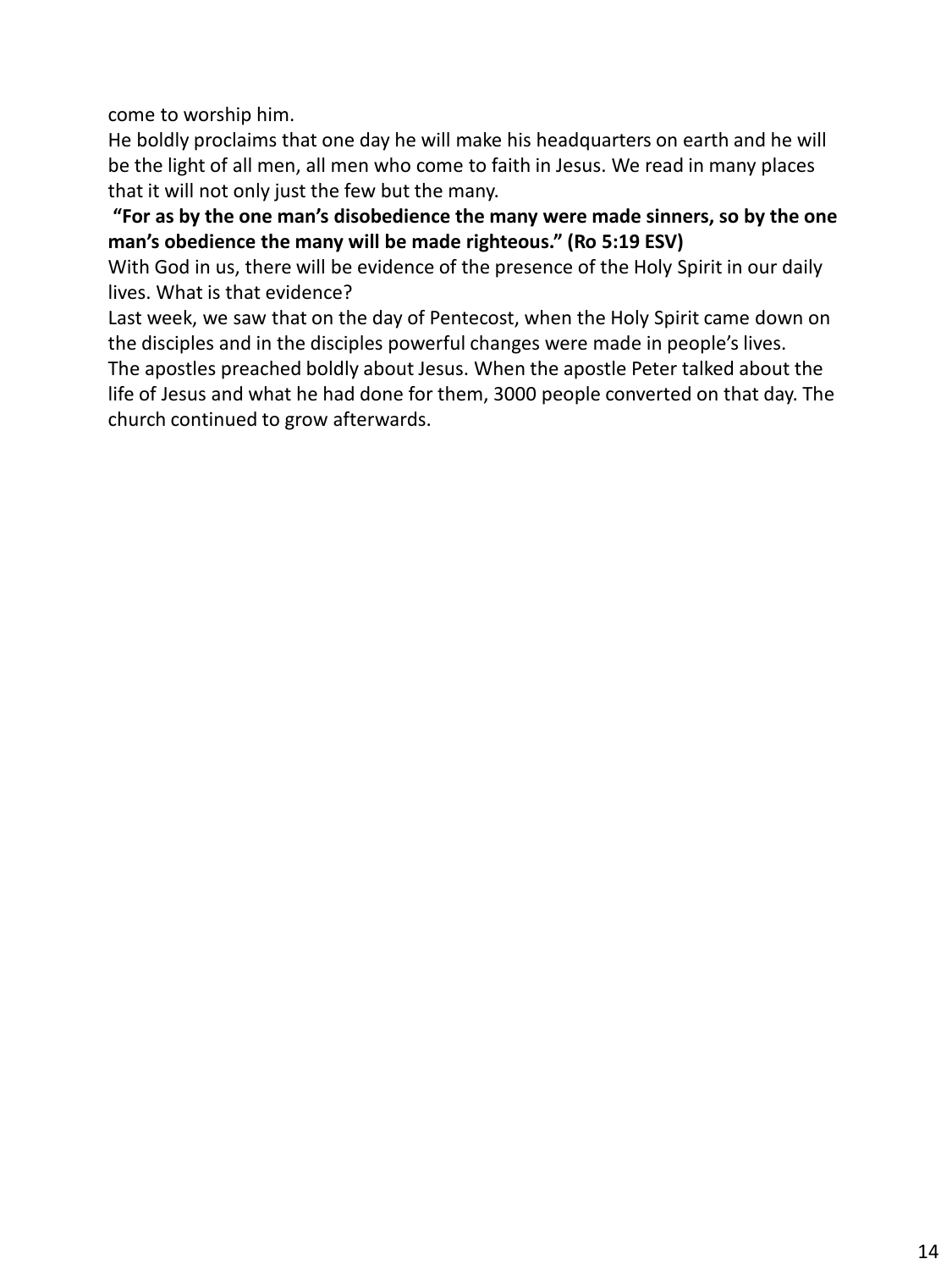

We can be a realistic about the type of world we live in yet we do not despair.

We cannot deny the suffering that we see all around us. We cannot deny the untold sufferings created by this invisible virus, COVID-19, which is affecting and killing thousands of people across our globe.

15 We cannot deny the pain and suffering caused by humanity trying to live independently from God. There is so much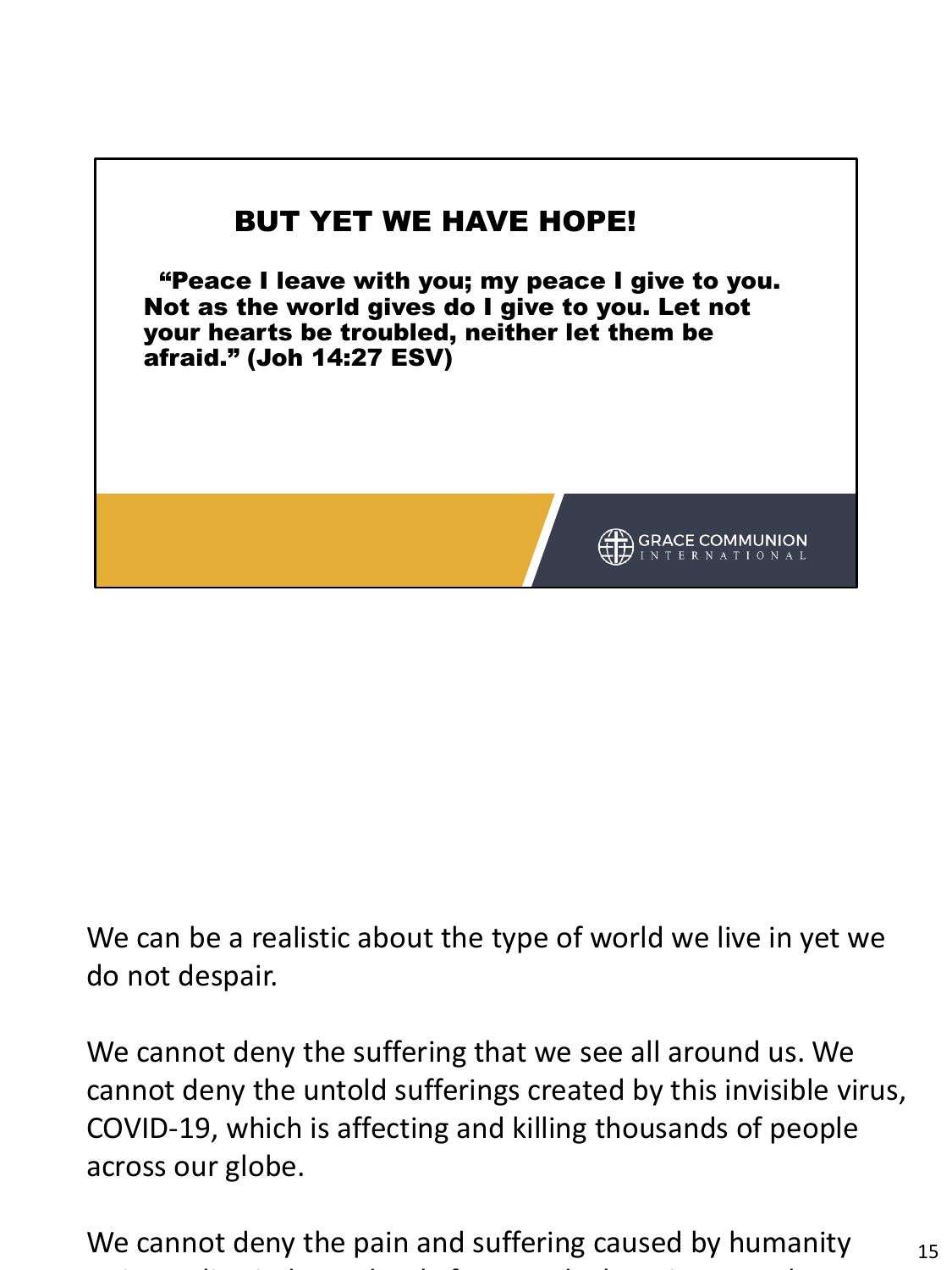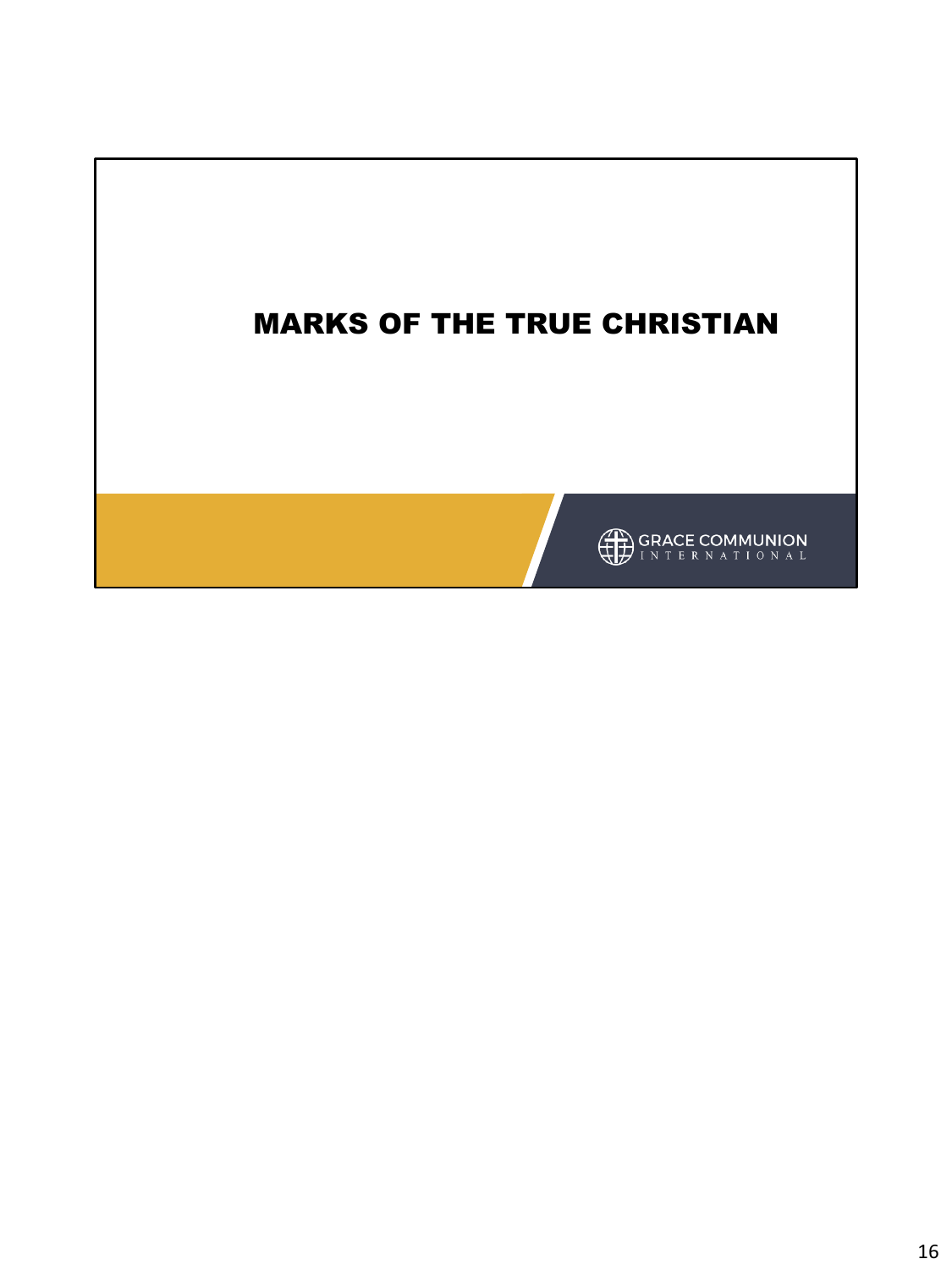"9 Let love be genuine. Abhor what is evil; hold fast to what is good.

10 Love one another with brotherly affection. Outdo one another in showing honor.

11 Do not be slothful in zeal, be fervent in spirit, serve the Lord."

Romans 12

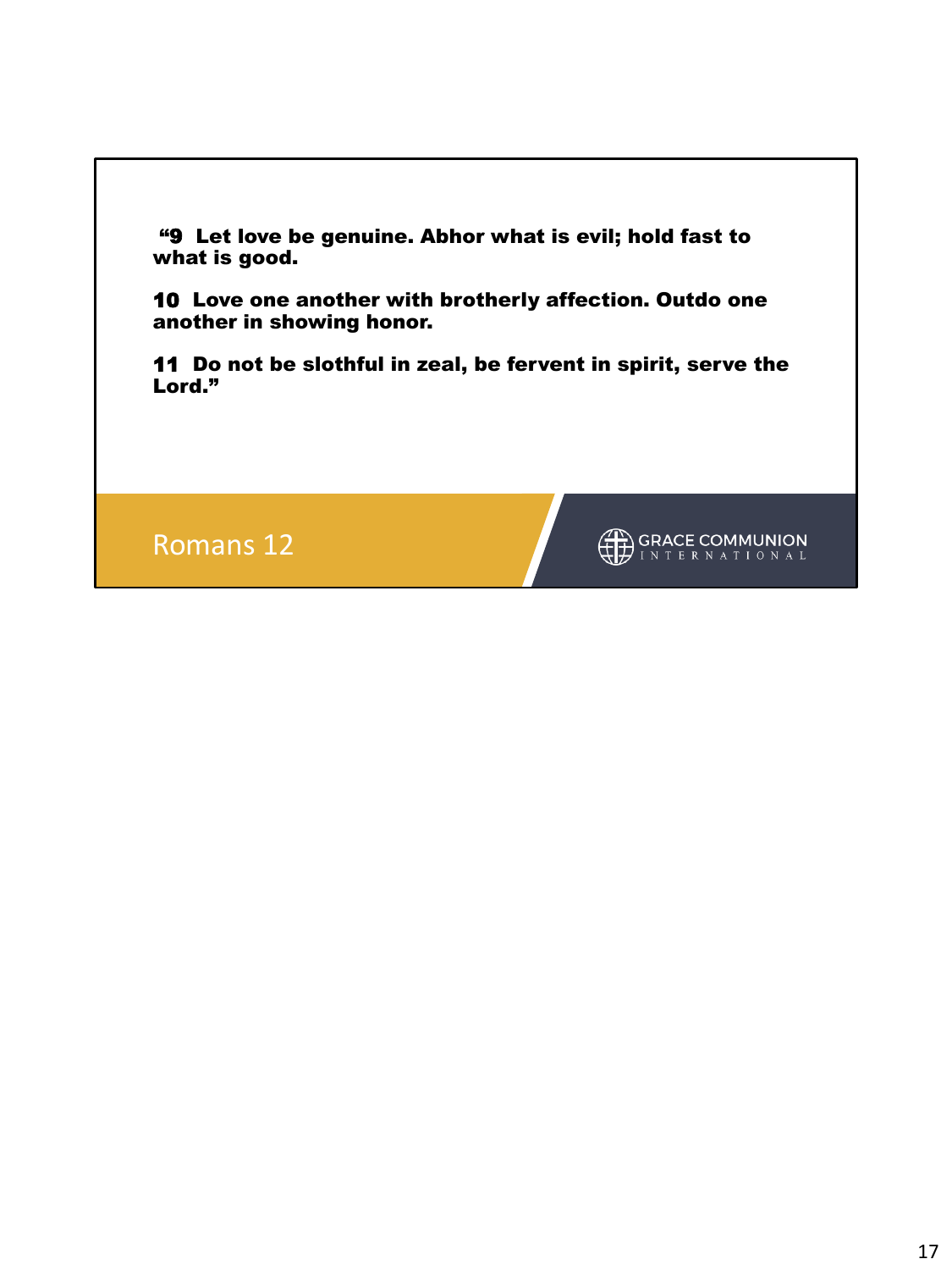

13 Contribute to the needs of the saints and seek to show hospitality.

14 Bless those who persecute you; bless and do not curse them.

ROMANS 12

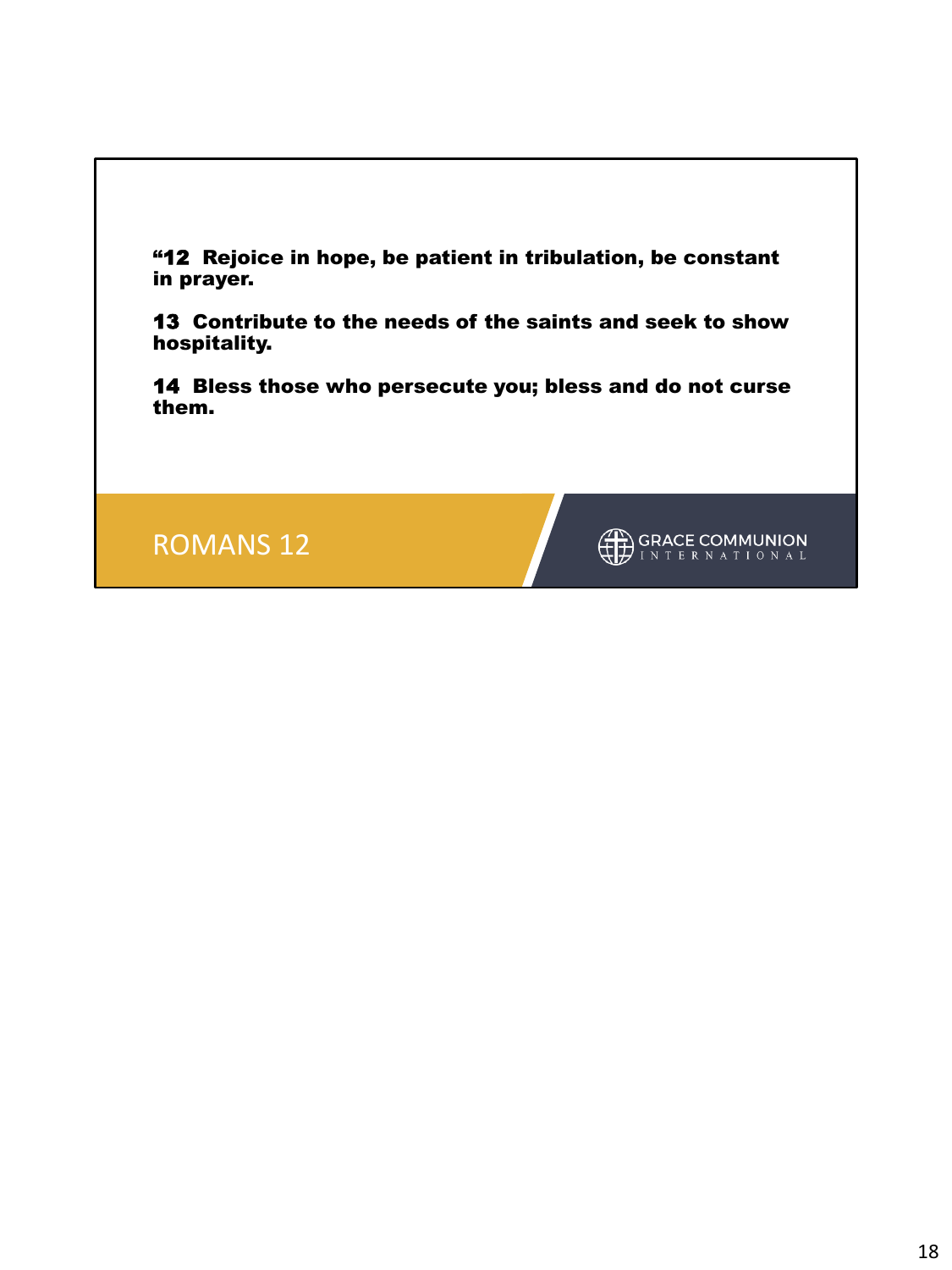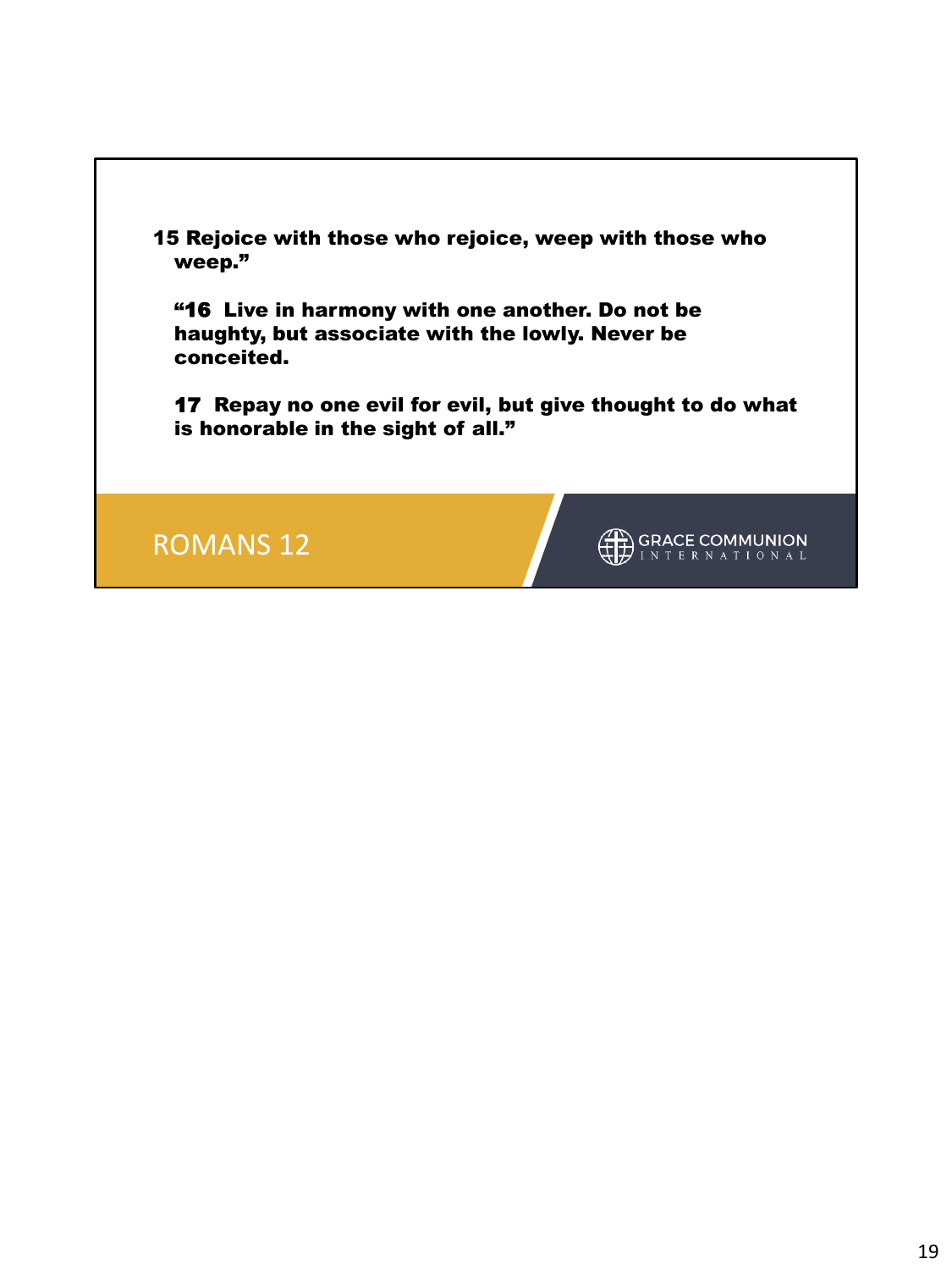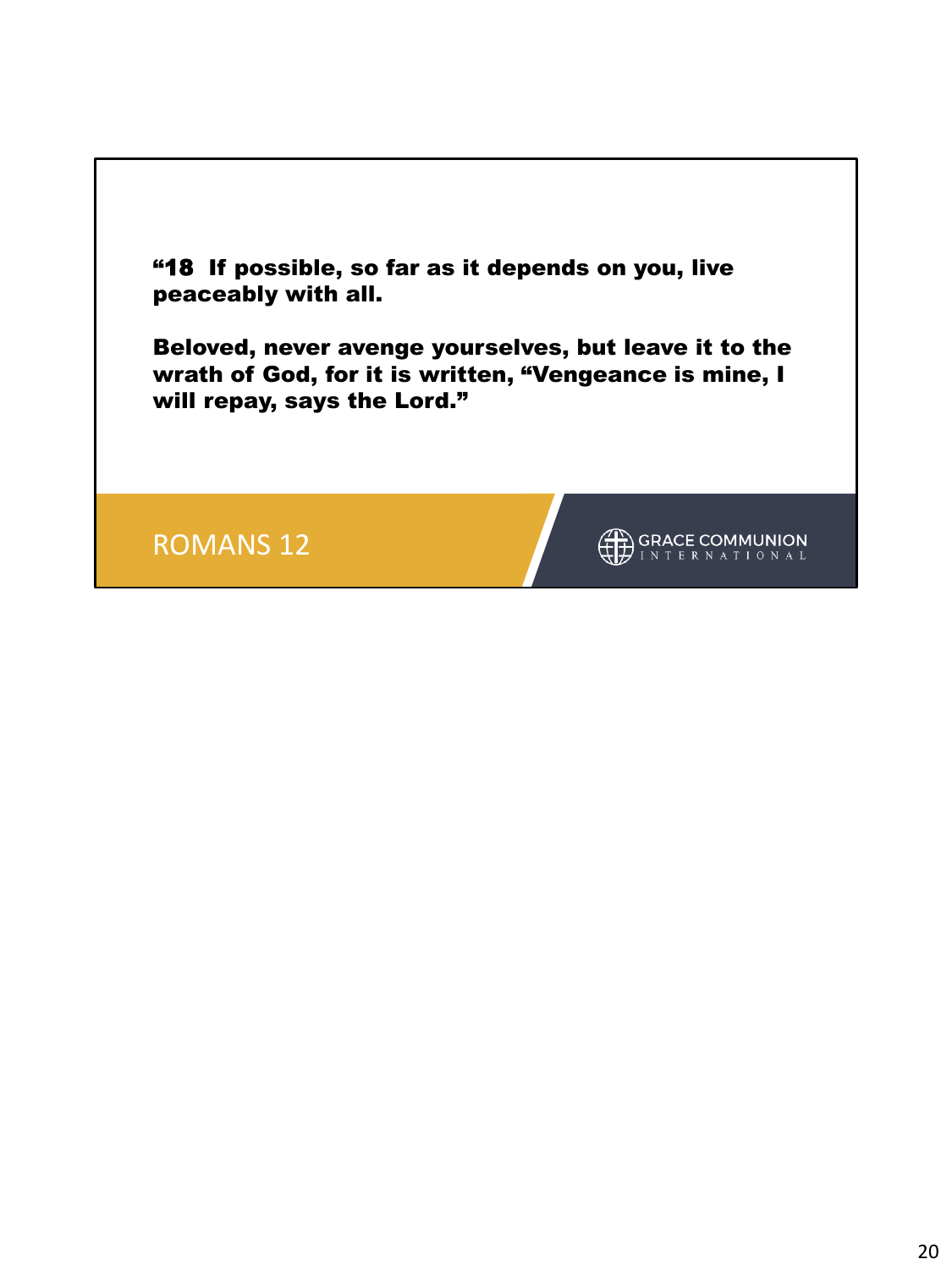

What we have just read is a reflection of the mind of Jesus of whose disciples we are.

It begins with the sentence, **"Let love genuine or sincere".** What follows in the other verses is a description of this genuine, sincere love.

**Christian love is more than a feeling. It begins that we are to abhor what is evil. Christian love is more than a feeling; it leads to a violent hatred of evil and a tenacious attachment to what is good** *Moo, Douglas J.. Romans (The NIV Application Commentary Book 6) (p. 409). Zondervan. Kindle Edition.* **"**

Then we are to love one another with brotherly affection. The NIV translates it as we are to be devoted to one another in brotherly love.

The **New Revised Standard Version** says that we are to love one another with mutual affection and that we are to outdo one another in showing honour. This means that we are to show tenderness and affection to another.

Again this is rooted in God. God the Father glorifies the Son. The Son honours and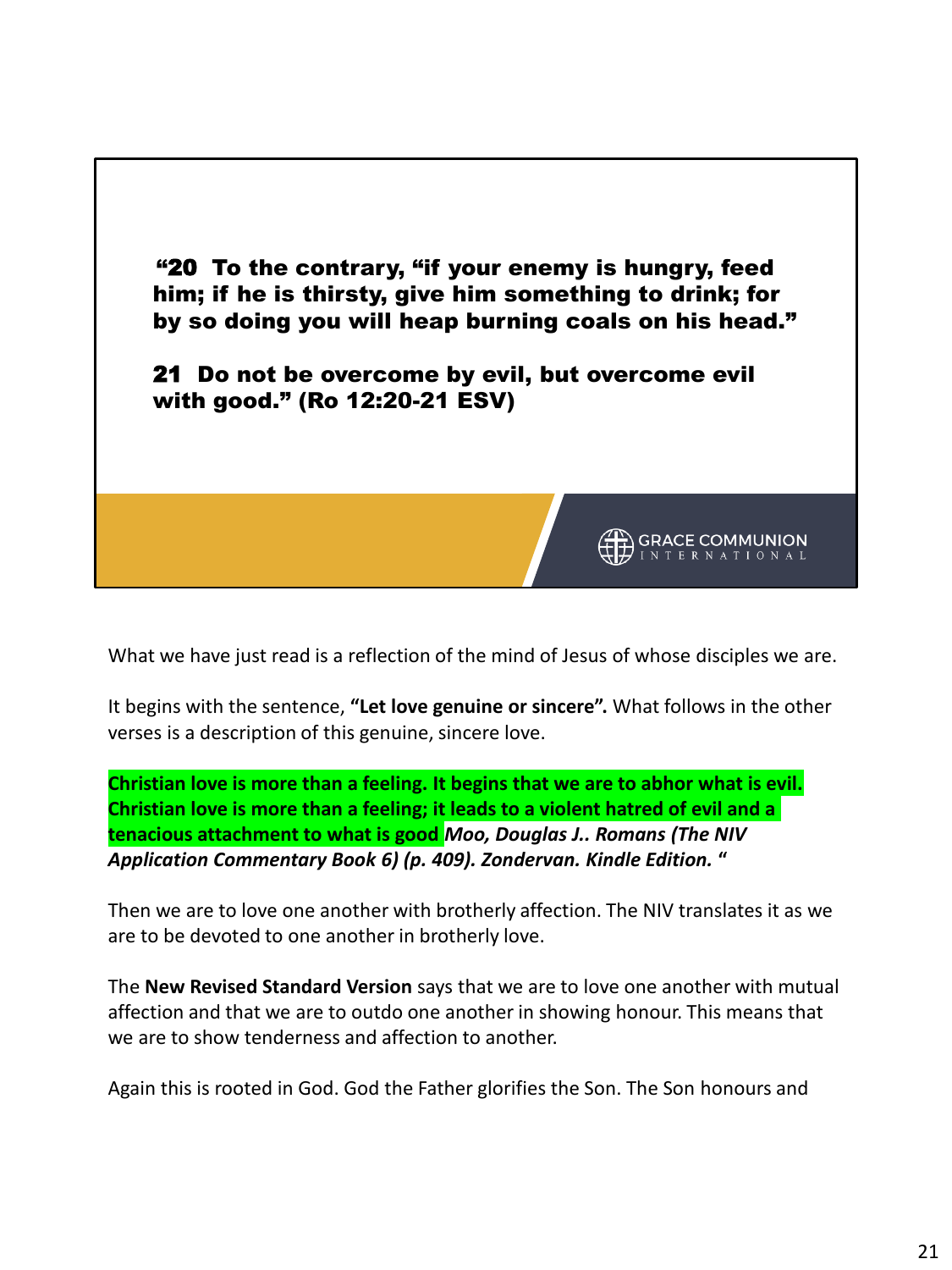glorifies the Father by doing his will and the Holy Spirit glorifies both the Father and the Son by elevating Jesus and bringing to us the truth found in Jesus.

Then he tells us in **verse 11** not to be slothful in zeal but to be fervent in spirit.

Zeal can be harmful if misapplied. So immediately he tells us that the zeal, this fervency is in service of the Lord.

The apostle Paul then tells us the attitude we are to have when faced with the challenges of this world and the trials of life.

1 – The apostle Paul inspired by the Holy Spirit, **tells us to rejoice in the hope** that we have. Our hope lies in Jesus and his promises point us beyond this present world.

2 – He tells us **to be patient in tribulation** or trials. When we go through hard times, whatever they may be, it is so easy to become impatient and to lose hope. He tells us to lift our eyes and to stay the course. When tribulations and suffering come, some leave the faith. Why would God permit such things? From the onset, we have been told the following: **"21 When they had preached the gospel to that city and had made many disciples, they returned to Lystra and to Iconium and to Antioch, 22 strengthening the souls of the disciples, encouraging them to continue in the faith, and saying that through many tribulations we must enter the kingdom of God." (Ac 14:21-22 ESV)**

As **Psalm 46:10** tells us," **"Be still, and know that I am God." Psalm 37:7 tells us, "Be still before the LORD and wait patiently for him";** 

3 – **To be constant in prayer.** During those times of difficulties, it's very important that we continue praying to our great God to have the strength to go through whatever we're going through whether it be health, finances, family difficulties, relationship difficulties, difficulties within the church or whatever it may be. When we go through hard times, it is so difficult sometimes to keep praying. We must remember the promise of Jesus that he will never leave us or forsake us.

# 4- And then he tells us not to be self focused **but to contribute to the needs of the saints** and **to seek to show hospitality**.

Our context today is different than the social conditions of the first century. However, the same principles apply. We can pray that God will show us ways that we can contribute to the needs of others whatever they may be and be welcoming.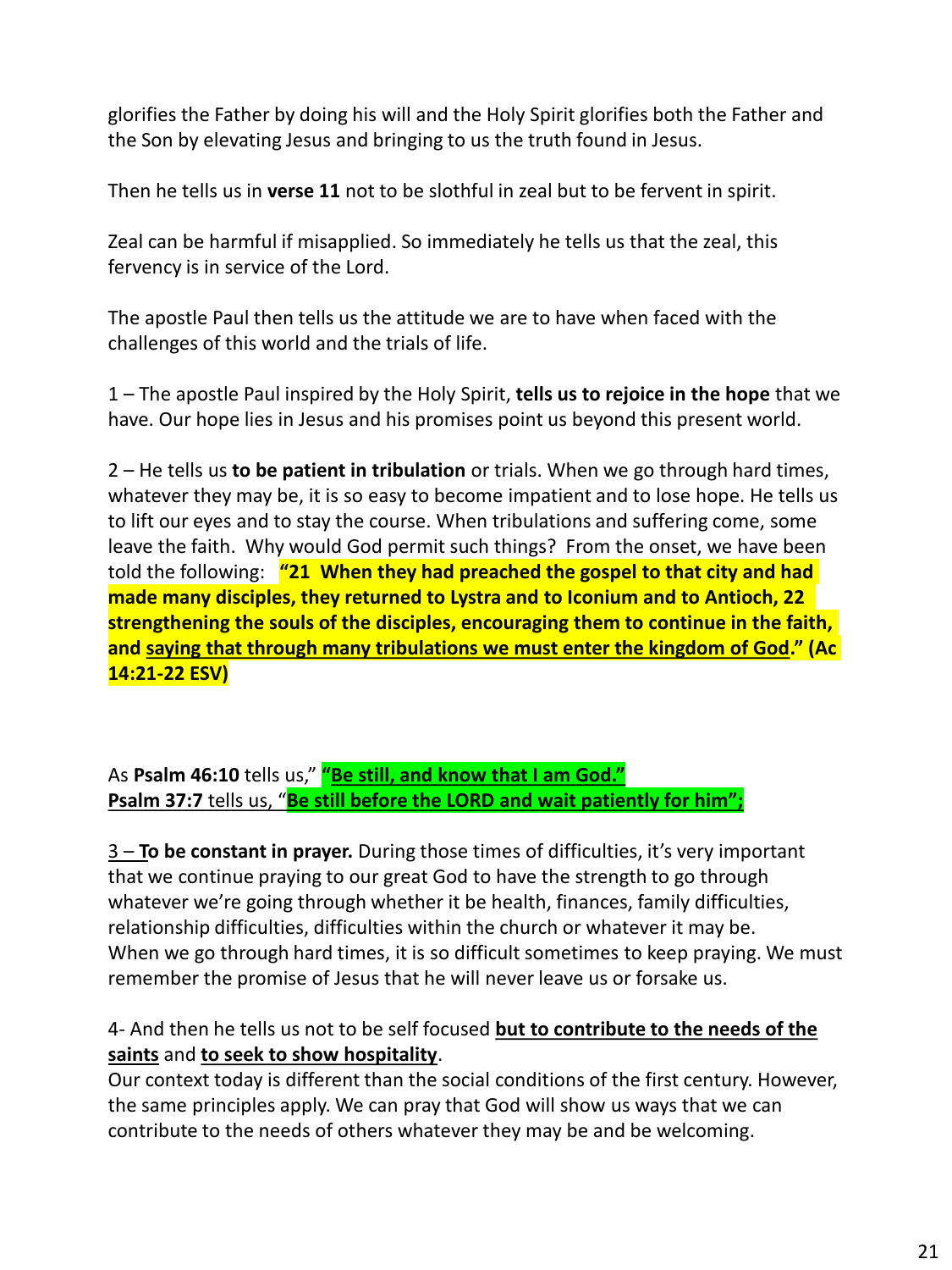Then Paul tells us how to be with people who are not yet part of the church and who may cause us problems.

1 – **We are to bless those who persecute us.** We are to bless and not to curse them. This squarely goes against our natural human nature. There is a battle to bring our thoughts in obedience to Jesus Christ. This is now what we want to do when left with our raw human nature. What Paul is instructing is a supernatural response empowered by the presence of the Holy Spirit. We willingly participate.

I am reminded of the story of Corrie Ten Boom when she was incarcerated in a German concentration camp during the Second World War. Because the authorities were mistreating fellow Jews, she began to become bitter and began to have hate in her heart. Her sister, who died at the hands of the Germans persecutors, reminded Corie of the attitude Jesus wants us to have "to bless those who persecute us and to pray for them". She repented and changed her attitude. She stopped feeding the root of bitterness which was growing in her heart.

For us,

- It apply to political leaders of various stripes with whom we do not agree.
- It may be neigbours.
- It may be fellow workers.
- It may be members of our family immediate or distant, etc…

## What is our attitude?

- It may be even members of the church with whom we may have disagreements. Once, I had to deal with a situation where there was animosity between church members over firewood. During the sermon, I gave a general principle of how to be with brothers and sisters inside the church. Afterwards, one member came to me and said, "How did you know we were having this problem?". I had no idea. It was the Holy Spirit convincing this person to let go of the bitterness that was building up over some kind of misunderstanding with another member. The person was able to let it go.
- Do we pray for them and hope that God will give them wisdom or do we denigrate them and hope the worse for them?

There are so many examples we could use that really hit close to home.

Then he tells us in verse 15 to share in the feelings of those who rejoice and to be compassionate towards those who weep and are troubled.

In the church, we are to **strive to live in harmony with one another. We are not to be**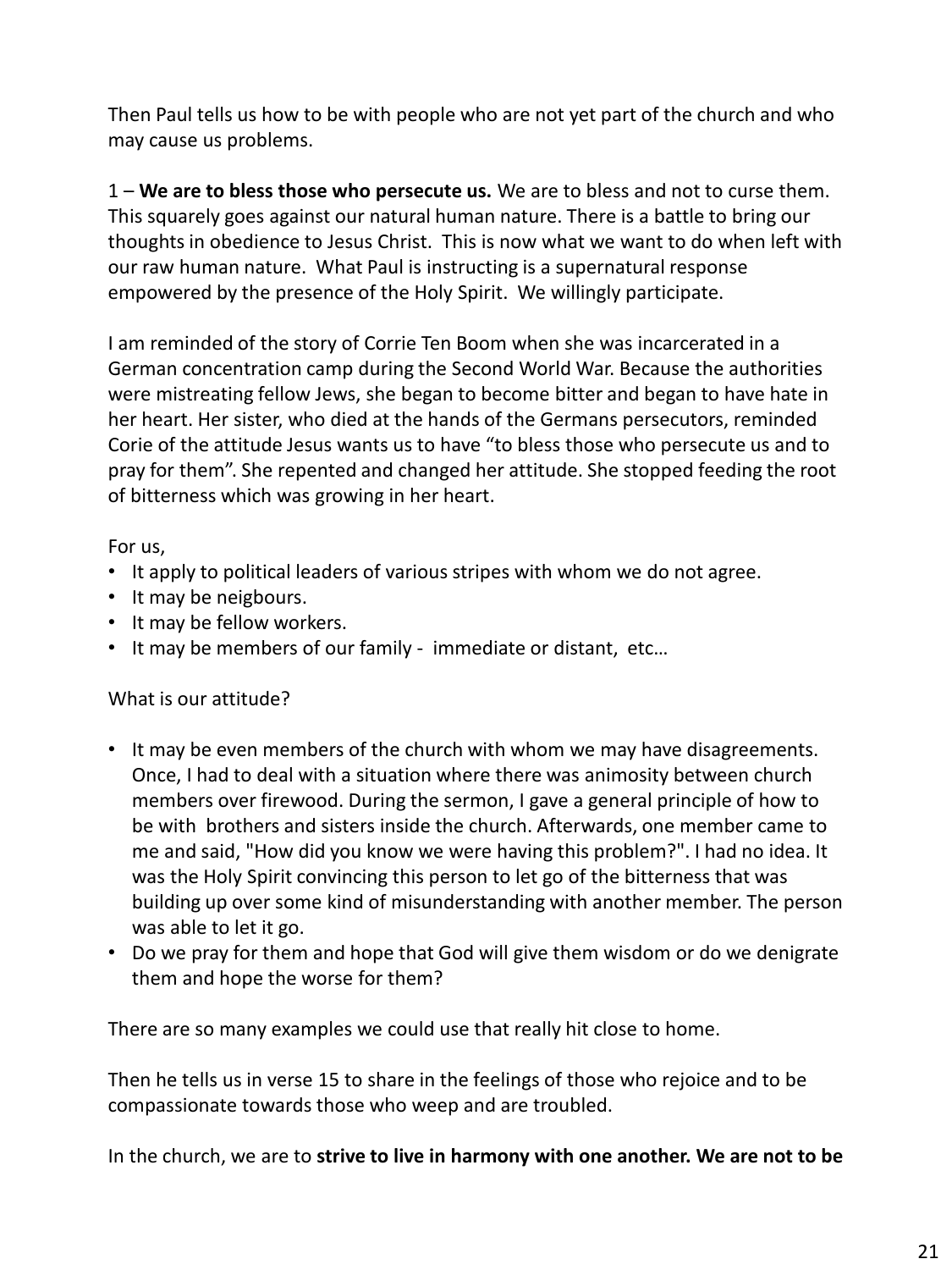**contentious or arrogant.** We are to have a willingness to associate with all the brothers and sisters God has called into his family.

**We are not to be wise in our own eyes.** It is so easy to fall in the trap of thinking that we know better than anyone else. We have been called to walk humbly with the Lord. We always need to realize that wisdom comes from God. Jesus, we are told, is our Wisdom. We also know that Christ died for us and has forgiven us. This is for good reasons. We are sinners made saints in continuous need of God's grace.

#### **We are not to repay evil for evil but to give thought to what is honourable.**

In other words, we are to take the high road, as one of our modern sayings says. We are not to go tit for tat. If you hurt me, I'm going to hurt you more or just as much to show you how much you hurt me. This is not the highroad. This would not be how the Holy Spirit leads us.

#### **If possible, so far as it depends on us, we are to live peacefully with all.**

In other words, we are not to be troublemakers. This does not mean that to live in peace we are to sacrifice honouring God and loving God first. Putting God first in our life is not always accepted by others. Given that context, as much as we can, we are to make every effort to live at peace with other people yet never sacrificing our relationship with God. God being first in our life can and does bring trouble at times. "**11 "Blessed are you when others revile you and persecute you and utter all kinds of evil against you falsely on my account. 12 Rejoice and be glad, for your reward is great in heaven, for so they persecuted the prophets who were before you.**" (Mt 5:11-12 ESV)

Sometimes, other people do not want to make peace for whatever reason. They may want to stay away from us and not to have anything to do with us. When that happens, we are to apply what we are being taught in this section of Scripture.

## **We are never to avenge ourselves but we are to leave the wrath to God for it is written, "Vengeance is mine, I will repay says the Lord. '**

During those difficult moments, we are not to take things in hand and get back to others to hurt them. We are again to take the high road and put the whole situation in the hands of our loving God. He is more than able to deal with the situation in a loving, kind and corrective way.

We are to do the opposite of vengeance. **"To the contrary, "if your enemy is hungry, feed him; if he is thirsty, give him something to drink; for by so doing you will heap**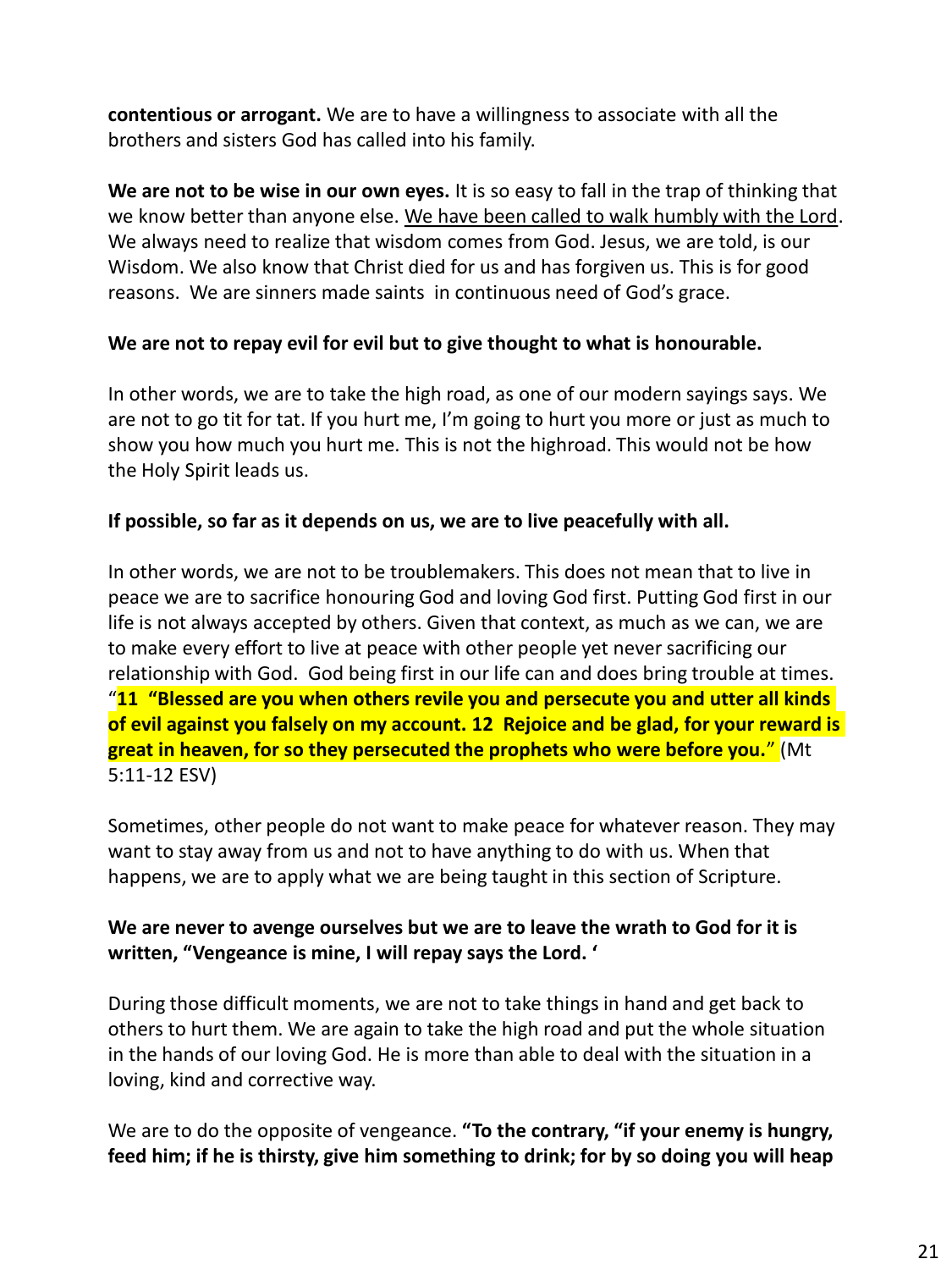#### **burning coals on his head."" (Ro 12:20 ESV)**

He then finishes with the guiding principles that **we are not to be overcome by evil but that we are to overcome evil with good'.**

Again all of this is rooted in Jesus, in God. He did the utmost by dying on the cross. He did good for all of us and all humanity because we were doomed because of sin to have no eternal life. He died on our behalf to give us eternal life and to restore our lost relationship with him.

A changed life, living in the faith that leads to obedience, is evidence of the Holy Spirit's work in the life of the disciples of Jesus.

The Holy Spirit is gradually changing our lives so that we can be transformed in the likeness of Jesus! Let us ask for Jesus to be our Wisdom as we serve Him.

Let us pray